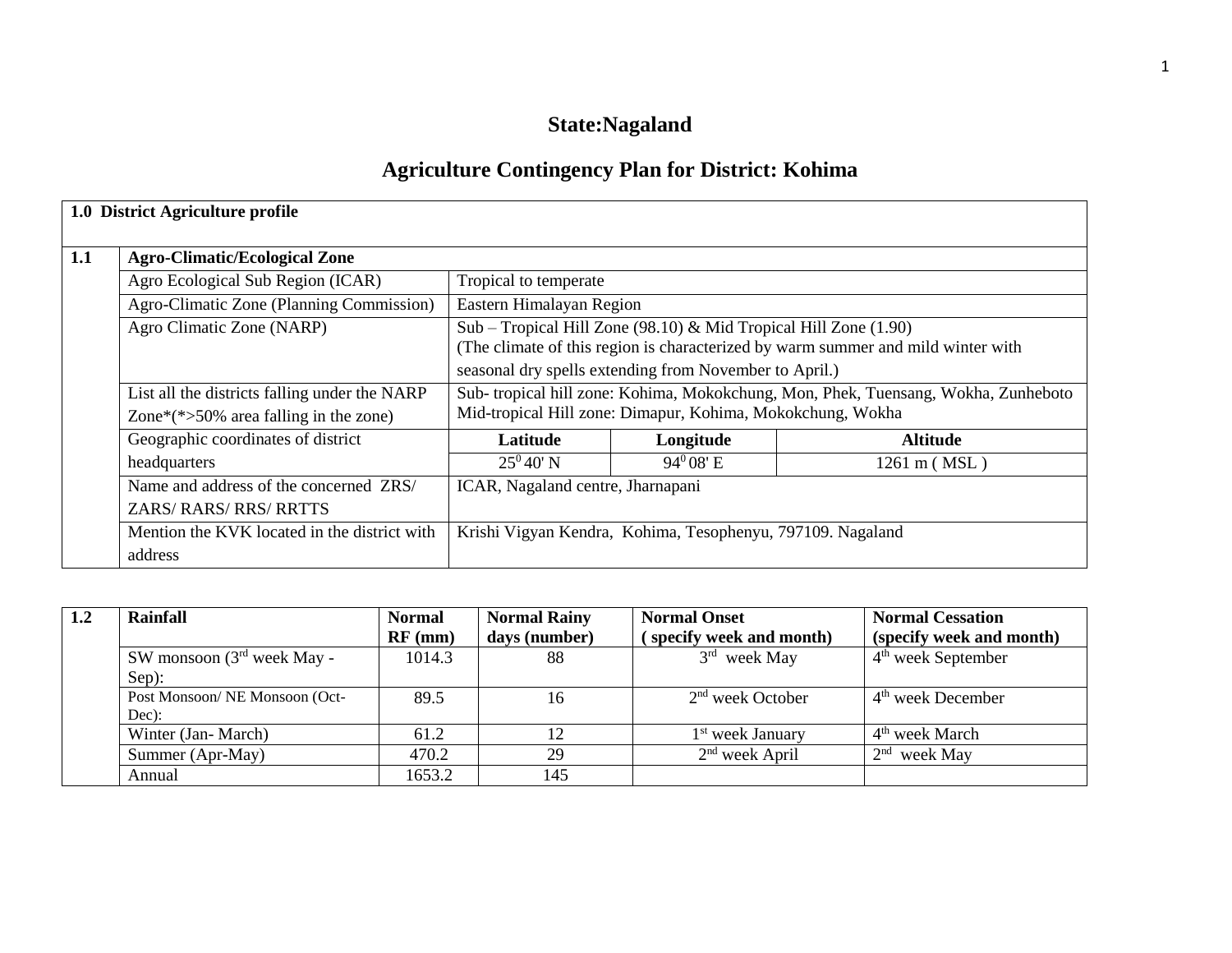| <b>Land use</b>                    | Geographical | Cultivable | Forest | Land under               | Permanent | Cultivable | Land           | Barren and           | Current | Other   |
|------------------------------------|--------------|------------|--------|--------------------------|-----------|------------|----------------|----------------------|---------|---------|
| pattern of the<br>district (latest | area         | area       | area   | non-<br>agricultural use | pastures  | wasteland  | under<br>Misc. | uncultivable<br>land | fallows | fallows |
| statistics)                        |              |            |        |                          |           |            | tree           |                      |         |         |
|                                    |              |            |        |                          |           |            | crops<br>and   |                      |         |         |
|                                    |              |            |        |                          |           |            | groves         |                      |         |         |
| Area ('000 ha)                     | 146.300      | 58.420     | 72.194 | 4.390                    | 0.500     | 6.900      | 9.350          | 5.190                | 21.426  | 14.706  |

\* Source DAO office kohima 2017-18

| Major Soils (common names like red | Area ('000 ha) | Percent $(\% )$ of total |
|------------------------------------|----------------|--------------------------|
| sandy loam deep soils (etc.,) $*$  |                |                          |
| 1. Clay Soil                       | 54.86          | 42.90%                   |
| 2. Loamy Soil                      | 73.01          | 57.10%                   |
|                                    |                |                          |

\* mention colour, depth and texture (heavy, light, sandy, loamy, clayey etc) and give vernacular name, if any, in brackets (data source: Soil Resource Maps of NBSS & LUP)

| 1.5 | <b>Agricultural land use</b> | Area $('000 ha)$ | Cropping intensity % |
|-----|------------------------------|------------------|----------------------|
|     | Net sown area                | 16.400           | 112.32               |
|     | Area sown more than once     | 2.020            |                      |
|     | Gross cropped area           | 18.42            |                      |

| 1.6 | <b>Irrigation</b>              | Area ('000 ha) |                |                                    |
|-----|--------------------------------|----------------|----------------|------------------------------------|
|     | Net irrigated area             | 7.525          |                |                                    |
|     | Gross irrigated area           | 7.580          |                |                                    |
|     | Rainfed area                   | 5.240          |                |                                    |
|     | <b>Sources of Irrigation</b>   | Number         | Area ('000 ha) | Percentage of total irrigated area |
|     | Canals (Community/Pvt Channel) | 2571           | 6.085          |                                    |
|     | Tanks                          |                |                |                                    |
|     | Open wells                     |                |                |                                    |
|     | Bore wells                     |                |                |                                    |
|     | Lift irrigation schemes        |                |                |                                    |
|     | Micro-irrigation               |                |                |                                    |
|     | Other sources (please specify) |                |                |                                    |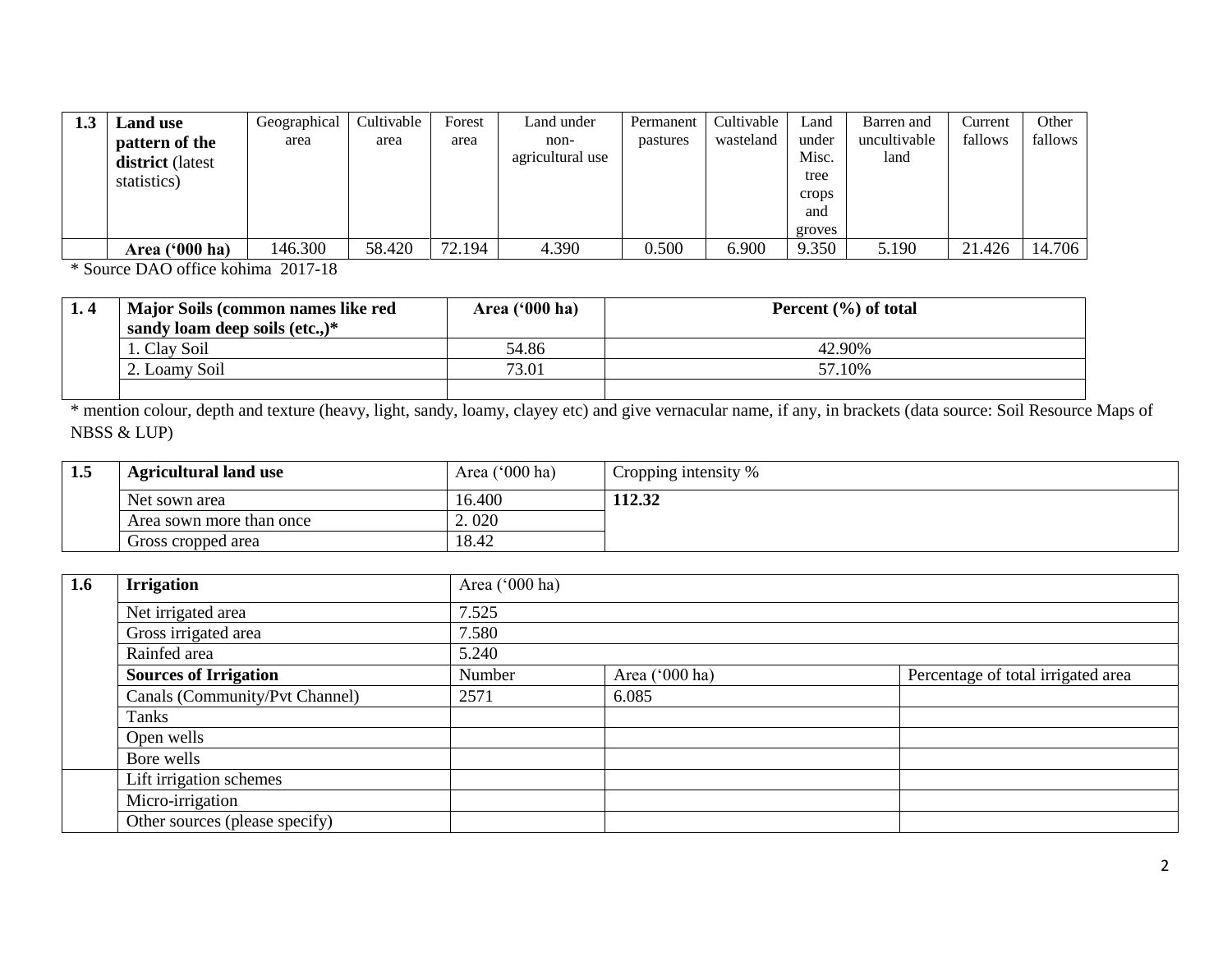| <b>Total Irrigated Area</b>                                                                           |                          |              |                                       |
|-------------------------------------------------------------------------------------------------------|--------------------------|--------------|---------------------------------------|
| Pump sets                                                                                             |                          |              |                                       |
| No. of Tractors                                                                                       |                          |              |                                       |
| Groundwater availability and use* (Data                                                               | No. of blocks/           | $(\% )$ area | Quality of water (specify the problem |
| source: State/Central Ground water                                                                    | Tehsils                  |              | such as high levels of arsenic,       |
| <b>Department /Board)</b>                                                                             |                          |              | fluoride, saline etc)                 |
| Over exploited                                                                                        |                          |              |                                       |
| Critical                                                                                              |                          |              |                                       |
| Semi-critical                                                                                         |                          |              |                                       |
| Safe                                                                                                  |                          |              |                                       |
| Wastewater availability and use                                                                       |                          |              |                                       |
| Ground water quality                                                                                  | $\overline{\phantom{0}}$ |              |                                       |
| *over-exploited: groundwater utilization > 100%; critical: 90-100%; semi-critical: 70-90%; safe: <70% |                          |              |                                       |

## **1.7 Area under major field crops & horticulture (statistical hand book of Nagaland 2017) (Specify year 2015-16)**

| 1.7 | S.No. | Major field crops cultivated | Area ('000 ha)   |                |              |                  |                          |                          |                          |                    |
|-----|-------|------------------------------|------------------|----------------|--------------|------------------|--------------------------|--------------------------|--------------------------|--------------------|
|     |       |                              |                  | <b>Kharif</b>  |              |                  | Rabi                     |                          |                          |                    |
|     |       |                              | <b>Irrigated</b> | <b>Rainfed</b> | <b>Total</b> | <b>Irrigated</b> | Rainfed                  | <b>Total</b>             | <b>Summer</b>            | <b>Grand</b> total |
|     |       | Jhum Paddy                   | 0.0              | 5.240          | 5.240        | 0.0              | $0.0\,$                  | $0.0\,$                  | $0.0\,$                  | 5.240              |
|     | ◠     | <b>TRC/WRC Paddy</b>         | 0.0              | 10.110         | 10.110       |                  | $\overline{\phantom{a}}$ | $\overline{\phantom{a}}$ | $\overline{\phantom{a}}$ | 10.110             |
|     | 3     | Maize                        | 0.0              | 4.610          | 4.610        | 0.0              | 0.407                    | 0.407                    | 0.0                      | 5.424              |
|     | 4     | Rapeseed & Mustard           | 0.0              |                |              |                  | 0.203                    | 0.203                    |                          | 0.203              |
|     | 5     | Sesamum                      | 0.0              | 0.037          | 0.037        |                  |                          |                          |                          | 0.037              |
|     | 6     | Pea                          | 0.0              |                |              |                  | .065                     | .065                     |                          | .065               |
|     | ⇁     | Lentil                       | 0.0              |                |              |                  |                          |                          |                          |                    |
|     | 8     | Rajmah/kholar                | 0.0              | .014           | .014         |                  | .044                     | .044                     |                          | .058               |
|     |       |                              |                  |                |              |                  |                          |                          |                          |                    |
|     |       |                              |                  |                |              |                  |                          |                          |                          |                    |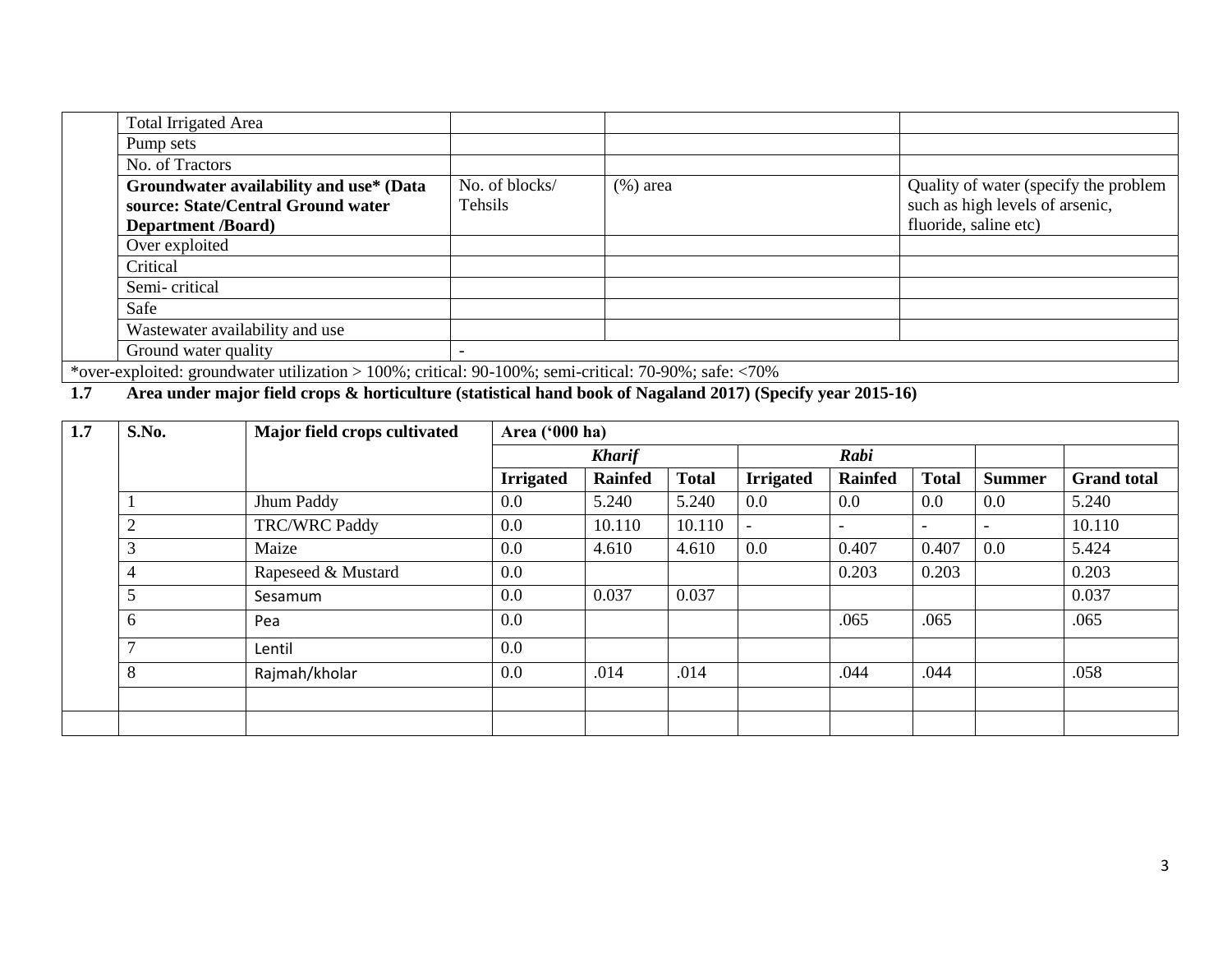| S.No.<br>$\mathbf{1}$<br>$\overline{2}$<br>$\mathfrak{Z}$<br>$\overline{4}$ | <b>Horticulture crops - Fruits</b><br>Banana | <b>Total</b>             | <b>Irrigated</b>         | Rainfed             |
|-----------------------------------------------------------------------------|----------------------------------------------|--------------------------|--------------------------|---------------------|
|                                                                             |                                              |                          |                          |                     |
|                                                                             |                                              | 1.0                      |                          | $1.0\,$             |
|                                                                             | Passion fruit                                | 1.1                      |                          | $\overline{1.1}$    |
|                                                                             | Assam Lemon                                  | 0.1                      |                          | 0.1                 |
|                                                                             | Papaya                                       | 0.1                      |                          | 0.1                 |
| 5                                                                           | Plum                                         | 0.1                      |                          | 0.1                 |
| 6                                                                           | Orange                                       | 07                       |                          | 07                  |
| $\overline{7}$                                                              | Pineapple                                    | $\overline{0.8}$         |                          | $\overline{0.8}$    |
| $8\,$                                                                       | Colocasia                                    | $\overline{\phantom{a}}$ |                          | $\blacksquare$      |
| Others<br>(specify)                                                         | Horticulture & plantation                    | 4.58                     | 0.0                      | 4.58                |
|                                                                             | Horticulture crops -                         | Total area ('000 ha)     | Irrigated area ('000 ha) | <b>Rainfed area</b> |
|                                                                             | <b>Vegetables</b>                            |                          |                          | $(900)$ ha)         |
| $\mathbf{1}$                                                                | Ginger                                       | 0.3                      | $\blacksquare$           | 0.3                 |
| $\sqrt{2}$                                                                  | Cabbage                                      | 0.1                      | $\overline{\phantom{a}}$ | 0.1                 |
| 3                                                                           | Potato                                       | 0.6                      | $\blacksquare$           | 0.6                 |
| $\overline{4}$                                                              | Tomato                                       | $\overline{0.2}$         |                          | 0.2                 |
| Others<br>(specify)                                                         | $\overline{\phantom{a}}$                     |                          |                          |                     |
|                                                                             | <b>Medicinal and Aromatic</b><br>crops       | <b>Total</b>             | <b>Irrigated</b>         | <b>Rainfed</b>      |
| 1                                                                           | Lemongrass                                   | 0.1                      | $\equiv$                 | 0.1                 |
| $\overline{2}$                                                              | Citronella                                   |                          |                          |                     |
| 3                                                                           | Neem                                         |                          |                          |                     |
| $\overline{4}$                                                              | Patchouli                                    |                          |                          |                     |
| $\overline{5}$                                                              | Amla                                         |                          |                          |                     |
| Others<br>(specify)                                                         | <b>Spices</b>                                | <b>Total</b>             | <b>Irrigated</b>         | <b>Rainfed</b>      |
|                                                                             | Coriander                                    |                          |                          |                     |
| $\overline{2}$                                                              | Turmeric                                     |                          |                          |                     |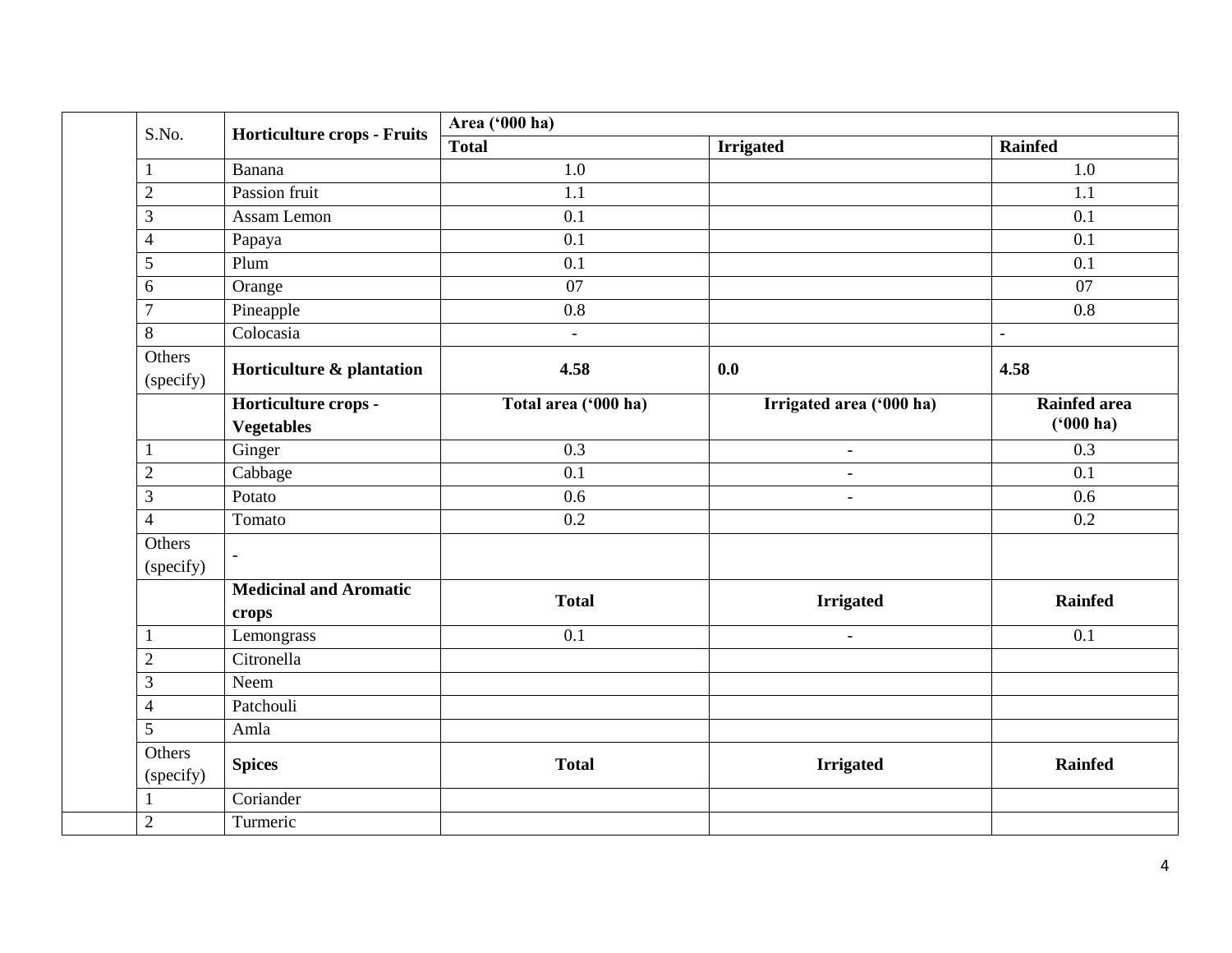| 3              | Chilli                   |              |                  |                |
|----------------|--------------------------|--------------|------------------|----------------|
| 4              | Ginger                   |              |                  |                |
|                | <b>Plantation crops</b>  | <b>Total</b> | <b>Irrigated</b> | <b>Rainfed</b> |
|                | Coconut                  |              |                  |                |
| $\overline{2}$ | Arecanut                 |              |                  |                |
| Others         | Eg., industrial pulpwood |              |                  |                |
| (Specify)      | crops etc.               |              |                  |                |
|                |                          |              |                  |                |
|                | <b>Fodder crops</b>      | <b>Total</b> | <b>Irrigated</b> | <b>Rainfed</b> |
| Others         |                          |              |                  |                |
| (Specify)      | $\blacksquare$           |              |                  |                |
|                | Total fodder crop area   |              |                  |                |
|                | <b>Grazing land</b>      |              |                  |                |
|                | Sericulture etc          |              |                  |                |

| 1.8 | Livestock (2012)                               | <b>Male ('000)</b>       | Female ('000)             | <b>Total ('000)</b> |
|-----|------------------------------------------------|--------------------------|---------------------------|---------------------|
|     | Non descriptive Cattle (local low yielding)    | 3261                     | 7042                      | 10.303              |
|     | Improved cattle                                | $\overline{\phantom{a}}$ | $\overline{\phantom{a}}$  |                     |
|     | Crossbred cattle                               | 2975                     | 8936                      | 11.911              |
|     | Non descriptive Buffaloes (local low yielding) | 0.935                    | 0.912                     | 1.847               |
|     | Pigs                                           | $\qquad \qquad -$        | $\qquad \qquad -$         | 53.928              |
|     | Goat                                           | 3.224                    | 5.374                     | 8.598               |
|     | Sheep                                          | 0.003                    | 0.002                     | 0.005               |
|     | Indigenous sheep                               | 0.063                    | 0.092                     | 0.155               |
|     | Others (Camel, Pig, Yak etc.)                  |                          |                           | 37.753              |
|     | Commercial dairy farms (Number)                |                          |                           |                     |
| 1.9 | <b>Poultry</b>                                 | No. of farms             | Total No. of birds ('000) |                     |
|     | Commercial (Poultry no)                        | $\overline{\phantom{0}}$ | 198.408                   |                     |
|     | Backyard                                       |                          |                           |                     |
|     | Duck                                           |                          | 8.409                     |                     |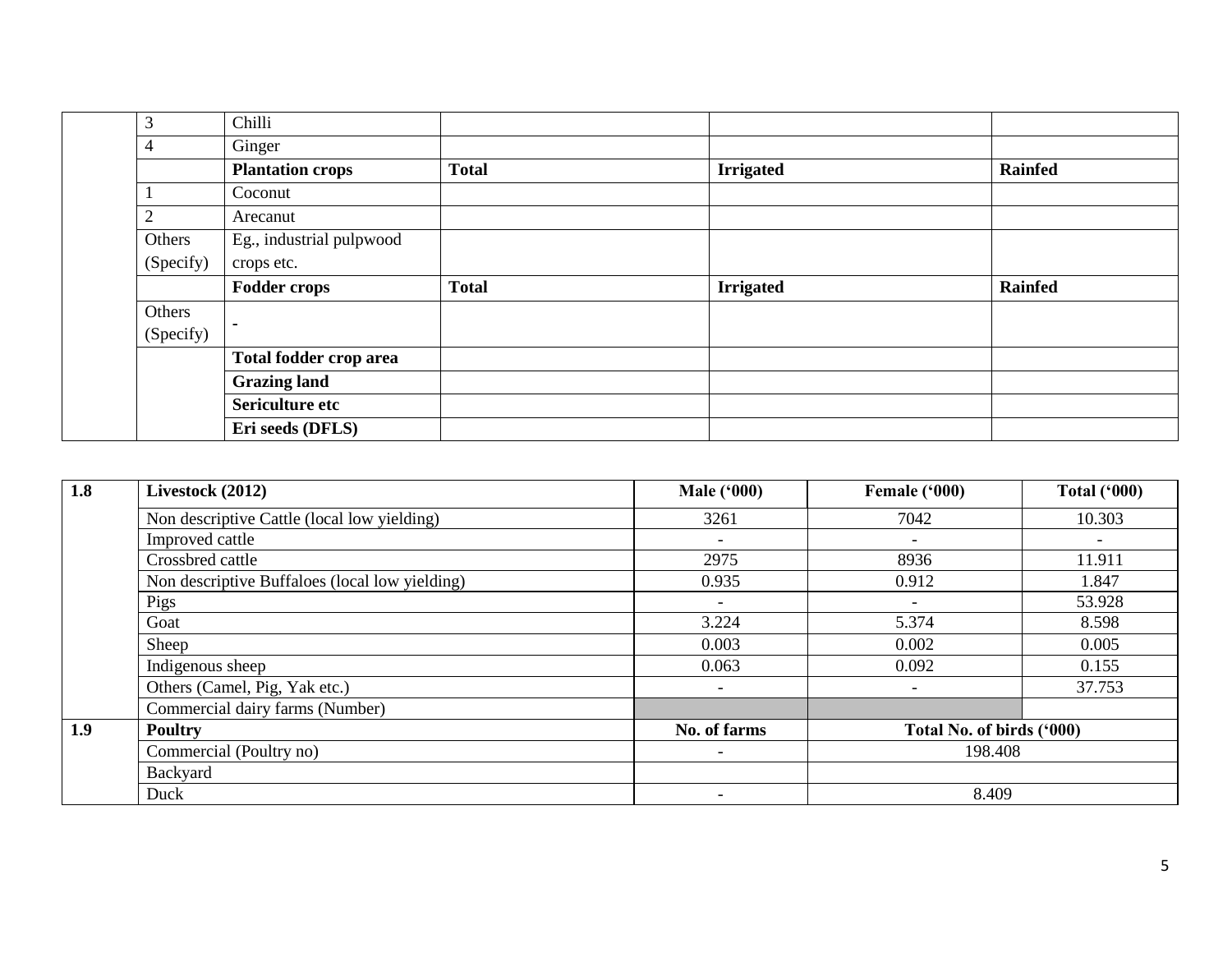| <b>Fisheries</b> (Data source: Chief Planning Officer)      |                  |            |                    |                                          |                                                                  |                                           |  |  |
|-------------------------------------------------------------|------------------|------------|--------------------|------------------------------------------|------------------------------------------------------------------|-------------------------------------------|--|--|
| A. Capture                                                  |                  |            |                    |                                          |                                                                  |                                           |  |  |
| i) Marine (Data Source: Fisheries Department)               | No. of fishermen |            | <b>Boats</b>       |                                          | <b>Nets</b>                                                      | <b>Storage</b><br>facilites               |  |  |
|                                                             |                  | Mechanized | Non-<br>mechanized | Mechanized<br>(Trawl nets,<br>Gill nets) | Non-<br>mechanized<br>(Shore<br>Seines,<br>Stake & trap<br>nets) | (Ice<br>plants<br>etc.)                   |  |  |
| ii) Inland (Data Source: Fisheries Department)              |                  |            |                    |                                          |                                                                  |                                           |  |  |
|                                                             |                  |            |                    |                                          |                                                                  |                                           |  |  |
|                                                             |                  |            |                    |                                          |                                                                  |                                           |  |  |
| <b>B.</b> Culture                                           |                  |            |                    |                                          |                                                                  |                                           |  |  |
|                                                             |                  |            |                    | Water Spread Area (ha)                   | <b>Yield</b><br>(t/ha)                                           | <b>Production</b><br>$(900 \text{ tons})$ |  |  |
| i) Brackish water (Data Source: MPEDA/Fisheries Department) |                  |            |                    |                                          |                                                                  |                                           |  |  |
| ii) Fresh water (Data Source: Fisheries Department)         |                  |            |                    |                                          |                                                                  |                                           |  |  |
| <b>Others</b>                                               |                  |            |                    |                                          |                                                                  |                                           |  |  |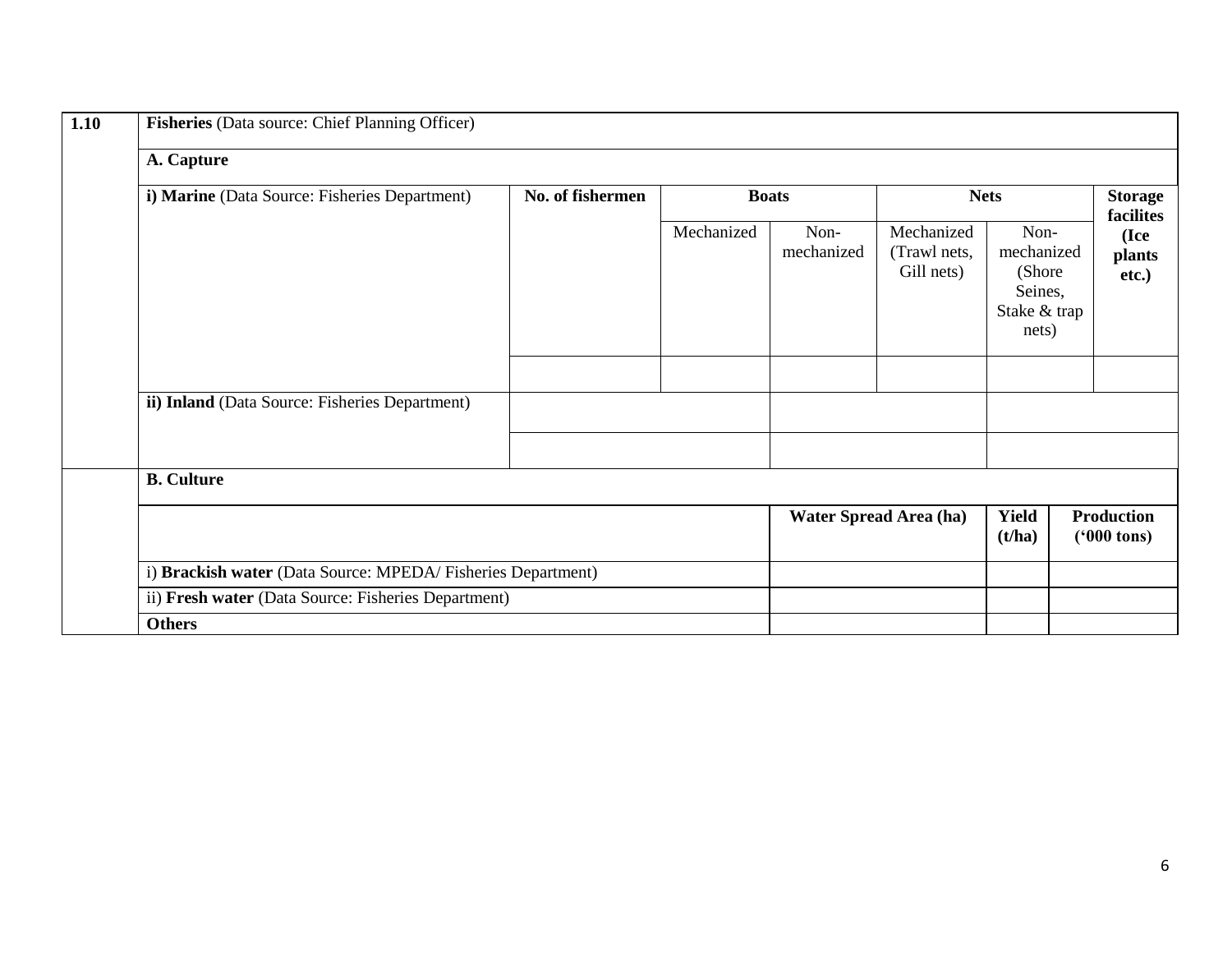### **1.11 Production and Productivity of major crops** (2015-16)

| 1.11   | Name of               |                            | <b>Kharif</b>                                                             |                       | Rabi                     |                       | <b>Summer</b>            |                       | <b>Total</b>            | Crop residue                      |
|--------|-----------------------|----------------------------|---------------------------------------------------------------------------|-----------------------|--------------------------|-----------------------|--------------------------|-----------------------|-------------------------|-----------------------------------|
|        | crop                  | Producti<br>on ('000<br>t) | Productivity<br>(kg/ha)                                                   | Production<br>(000 t) | Productivit<br>y (kg/ha) | Production<br>(000 t) | Productivit<br>y (kg/ha) | Production<br>(000 t) | Productivity<br>(kg/ha) | as fodder<br>$(000 \text{ tons})$ |
|        |                       |                            | Major Field crops (Crops to be identified based on total acreage)         |                       |                          |                       |                          |                       |                         |                                   |
| Crop 1 | Jhum Paddy            | 10.33                      | 1971                                                                      | $\blacksquare$        | $\blacksquare$           | $=$                   | $\overline{\phantom{a}}$ | 10.33                 | 1971                    |                                   |
| Crop 2 | Rapeseed &<br>Mustard |                            |                                                                           | 2.05                  | 1009                     |                       |                          | 2.05                  | 1009                    |                                   |
| Crop 3 | Sesamum               | 0.24                       | 648                                                                       |                       |                          |                       |                          | 0.24                  | 628                     |                                   |
| Crop 4 | Pea                   |                            |                                                                           | 0.71                  | 1092                     |                       |                          | 0.71                  | 1092                    |                                   |
| Crop5  | Lentil                |                            |                                                                           | 0.15                  | 833                      |                       |                          | 0.15                  | 833                     |                                   |
| Crop6  | Rajmah/khol<br>ar     |                            |                                                                           | 0.54                  | 1227                     |                       |                          | 0.54                  | 1227                    |                                   |
|        |                       |                            | Major Horticultural crops (Crops to be identified based on total acreage) |                       |                          |                       |                          |                       |                         |                                   |
| Crop 1 | Potato                |                            |                                                                           | 16.18                 | 10049                    |                       |                          | 16.18                 | 10049                   |                                   |
| Crop 2 | Rabi<br>vegetables    |                            |                                                                           | 15.661                | 18295                    |                       |                          | 15.661                | 18295                   |                                   |
| Crop 3 | Kharif<br>vegetables  | 20.165                     | 9383                                                                      |                       |                          |                       |                          | 20.165                | 9383                    |                                   |
| Crop 4 | Arecanut              |                            |                                                                           |                       |                          |                       |                          |                       |                         |                                   |
| Crop 5 | Coconut               |                            |                                                                           |                       |                          |                       |                          |                       |                         |                                   |
| Others | Banana                | 13.347                     | 12024                                                                     |                       |                          |                       |                          | 13.347                | 12024                   |                                   |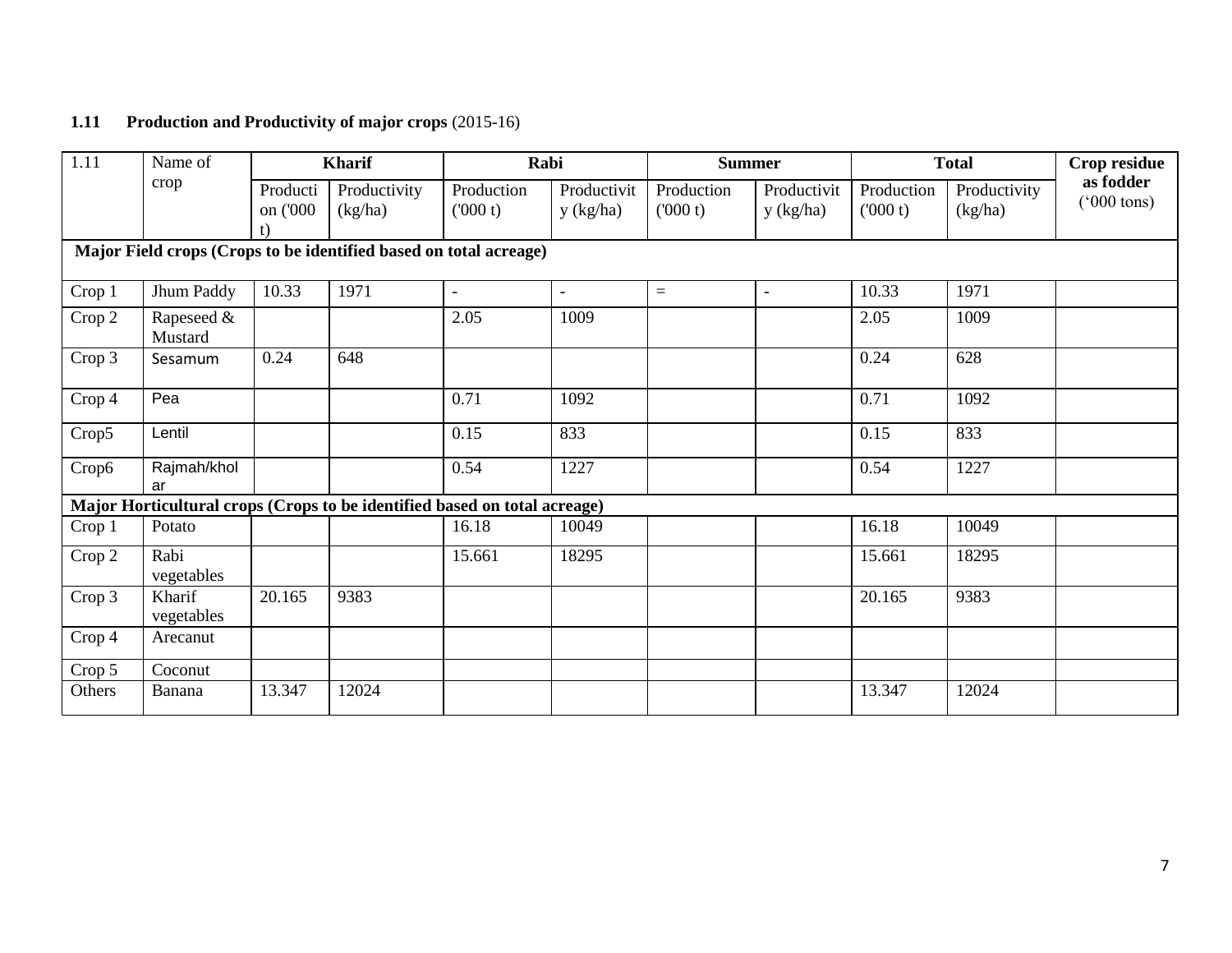| 1.12 | Sowing window for 5       | $\text{Crop } 1:$ | Crop 2:              | Crop 3:    | $\bf{Crop 4:}$       | $\bf{Crop}$ 5: |
|------|---------------------------|-------------------|----------------------|------------|----------------------|----------------|
|      | major field crops         | Jhum paddy        | <b>TRC/WRC Paddy</b> | Maize      | Turmeric & Ginger    | Pea            |
|      | (start and end of normal) |                   |                      |            |                      |                |
|      | sowing period)            |                   |                      |            |                      |                |
|      | Kharif-Rainfed            | April-May.        | May-July             | April-Aug. | April – May $&$ July |                |
|      | Kharif-Irrigated          |                   |                      |            |                      |                |
|      | Rabi-Rainfed              |                   |                      |            |                      | Oct-Nov        |
|      | Rabi-Irrigated            |                   |                      |            |                      |                |

| 1.13 | What is the major contingency the district is prone to? (Tick mark) | Regular                                     | <b>Occasional</b>        | <b>None</b>              |                          |
|------|---------------------------------------------------------------------|---------------------------------------------|--------------------------|--------------------------|--------------------------|
|      | Drought                                                             |                                             | $\overline{\phantom{0}}$ |                          | $\overline{\phantom{a}}$ |
|      | Flood                                                               |                                             |                          |                          |                          |
|      | Cyclone                                                             |                                             | $\overline{\phantom{0}}$ | $\overline{\phantom{0}}$ |                          |
|      | Hail storm                                                          | ۰                                           |                          |                          |                          |
|      | Heat wave                                                           | $\overline{\phantom{a}}$                    | $\overline{\phantom{a}}$ |                          |                          |
|      | Cold wave                                                           |                                             | $\overline{\phantom{0}}$ |                          |                          |
|      | Frost                                                               | $\overline{\phantom{0}}$                    |                          |                          |                          |
|      | Sea water intrusion                                                 |                                             | $\overline{\phantom{0}}$ |                          |                          |
|      | Pests and disease outbreak (specify)                                | Rice-stem borer                             |                          | $\overline{\phantom{a}}$ | $\overline{\phantom{a}}$ |
|      |                                                                     | Rice blast disease<br>Rhizome rot of ginger | $\overline{\phantom{0}}$ |                          | $\overline{\phantom{a}}$ |
|      |                                                                     |                                             |                          |                          |                          |
|      |                                                                     |                                             |                          |                          |                          |
|      | Others (Landslides)                                                 |                                             | ۰                        |                          |                          |

|  | 1.14 Include Digital maps of the district for Location map of district within State as Annexure I | Enclosed: Yes |
|--|---------------------------------------------------------------------------------------------------|---------------|
|  | Mean annual rainfall as Annexure 2                                                                | Enclosed: Yes |
|  | Soil map as Annexure 3                                                                            | Enclosed: Yes |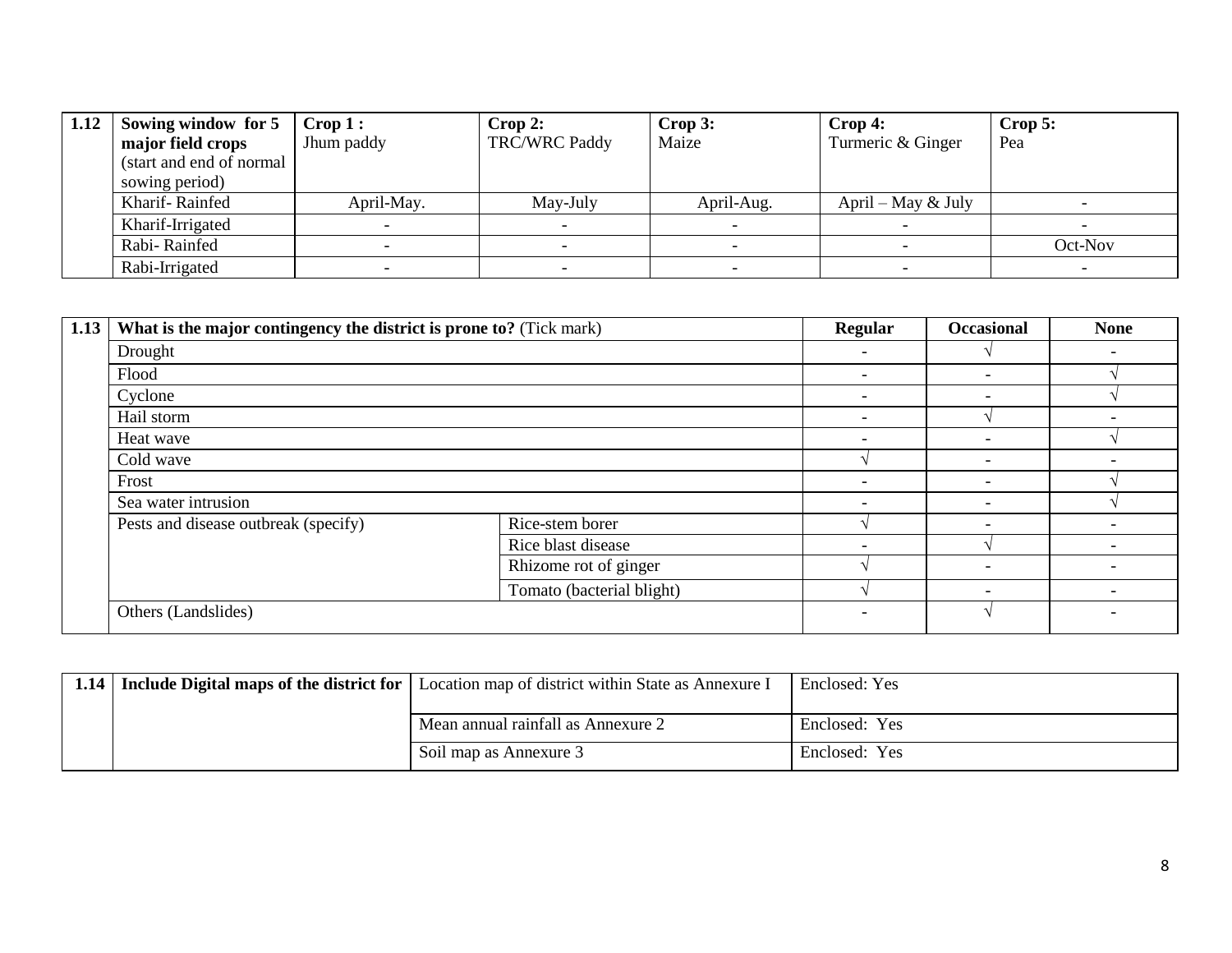

Annexure – 1: Location map of Kohima district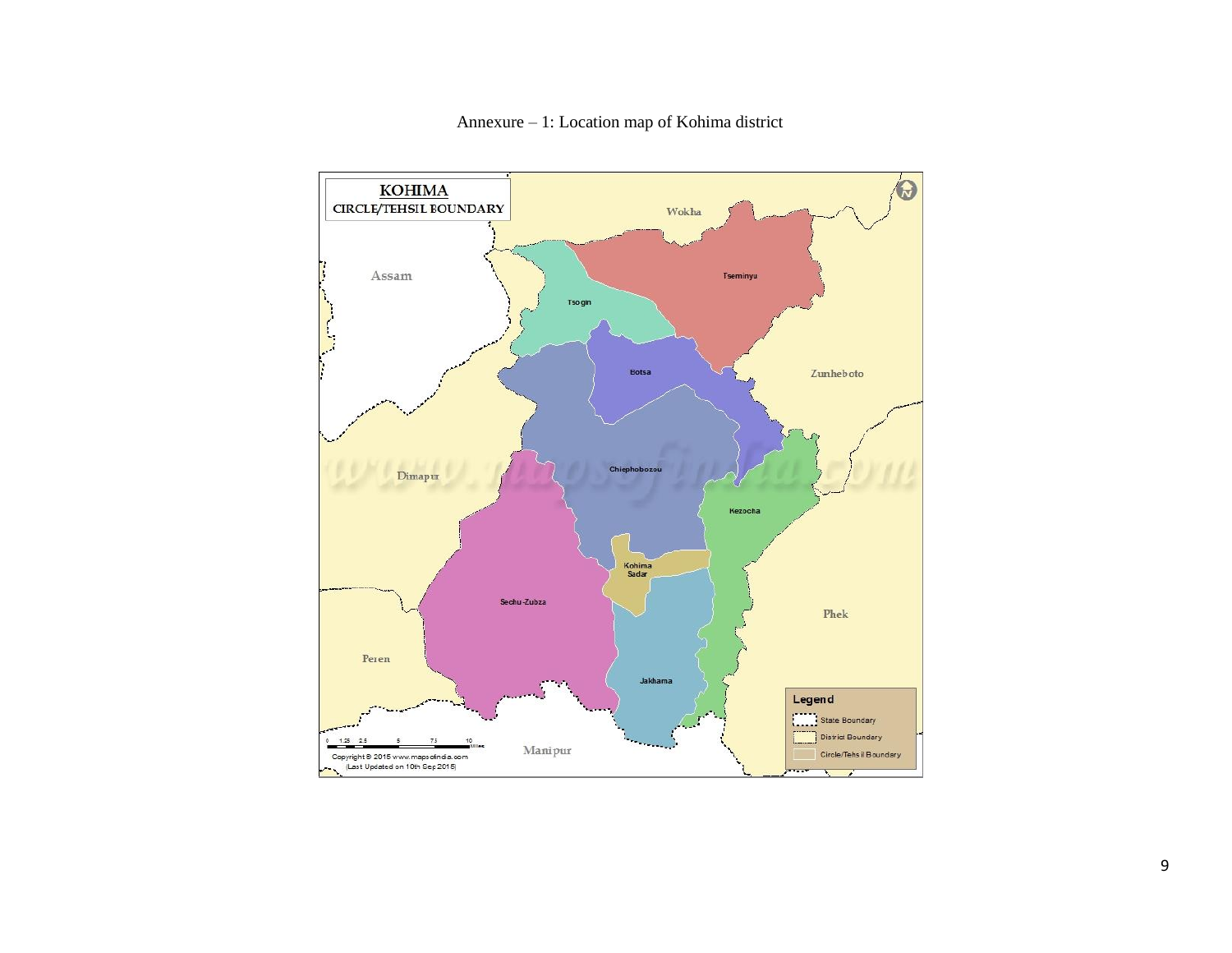#### Annexure 3. Soil Map of Kohima district



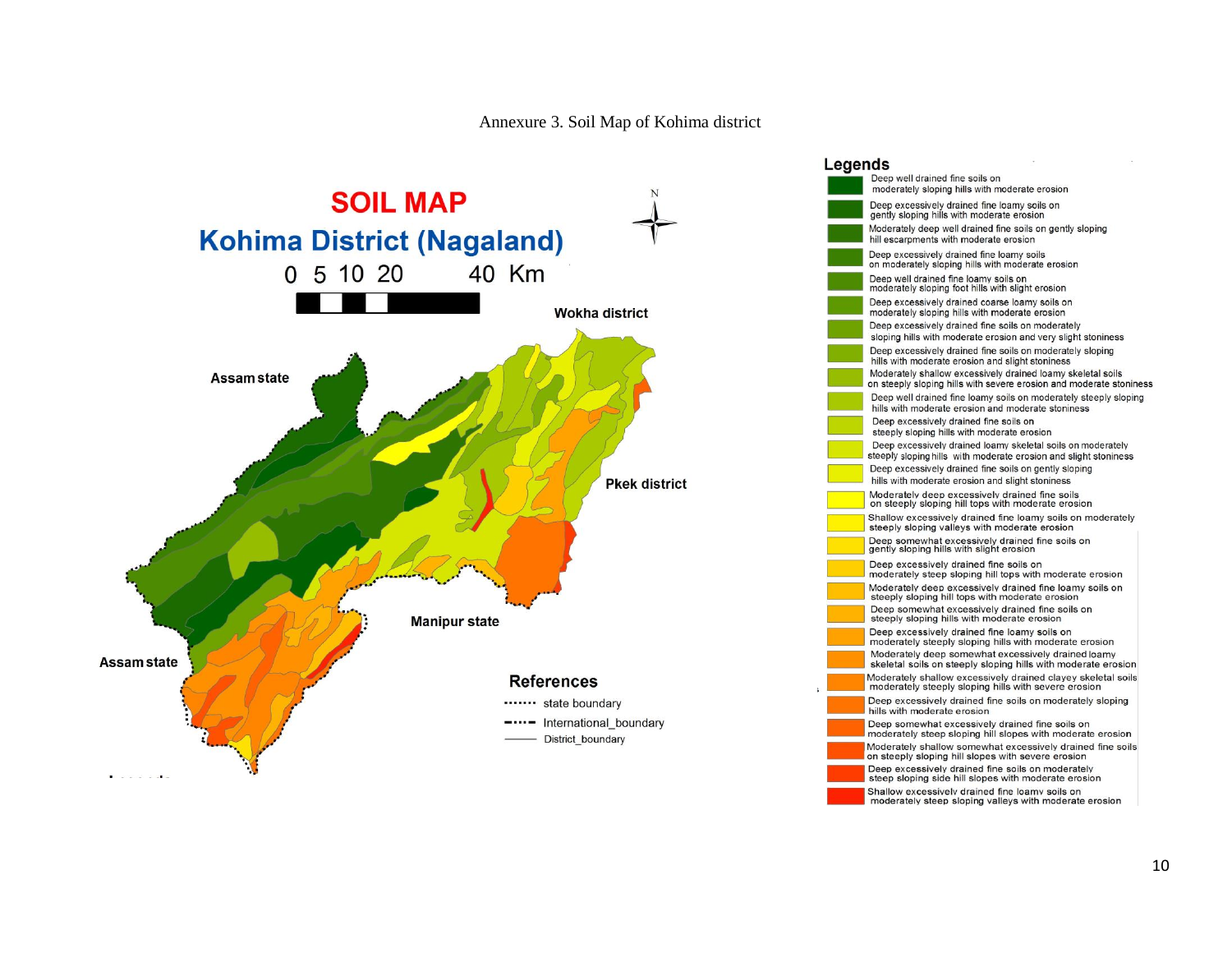#### **2.0 Strategies for weather related contingencies**

#### **2.1 Drought –**

#### **2.1.1 Rainfed Situation**

**2.1.1 .1 Pre- monsoon (2 nd week of April to 2 nd week of May).**

| <b>Conditions</b>                                 | <b>Suggested Contingency measures</b>                                            |                                        |                                                       |                           |                                            |
|---------------------------------------------------|----------------------------------------------------------------------------------|----------------------------------------|-------------------------------------------------------|---------------------------|--------------------------------------------|
| <b>Early season</b><br>drought<br>(delayed onset) | <b>Major Farming</b><br>situation                                                | Normal Crop/<br><b>Cropping system</b> | Change in crop / cropping<br>system including variety | <b>Agronomic measures</b> | <b>Remarks</b> on<br><b>Implementation</b> |
| Delay by 2<br>weeks<br>$(2nd$ to $3rd$ week       | Moderately sloping<br>on side slopes of<br>hills with deep, fine<br>loamy soils  | Pre-kharif maize<br>(local land races) | No change                                             | No change                 |                                            |
| of April)                                         | Gently sloping,<br>side slopes of hills<br>with moderately<br>shallow fine soils | Jhum-Maize<br>(local land races)       | No change                                             | No change                 |                                            |
|                                                   | Steeply sloping hills<br>with deep, fine                                         | Jhum paddy<br>(local land races)       | No change                                             | No change                 |                                            |
|                                                   | soils                                                                            | Maize<br>(local land races)            | No change                                             | No change                 |                                            |
|                                                   | Moderately to<br>gentle sloping hills                                            | Jhum paddy<br>(local land races)       | No change                                             | No change                 |                                            |
|                                                   | slopes with deep<br>loamy skeletal to<br>fine loamy soils                        | Jhum-Maize<br>(local land races)       | No change                                             | No change                 |                                            |
| Delay by 4<br>weeks<br>$(1st$ to $2nd$ week       | Moderately sloping<br>on side slopes of<br>hills with deep, fine<br>loamy soils  | Pre-kharif maize<br>(local land races) | No change                                             | No change                 |                                            |
| of May)                                           | Gently sloping,<br>side slopes of hills<br>with moderately<br>shallow fine soils | Jhum-Maize<br>(local land races)       | No change                                             | No change                 |                                            |
|                                                   | Steeply sloping hills<br>with deep, fine                                         | Jhum paddy<br>(local land races)       | No change                                             | No change                 |                                            |
|                                                   | soils                                                                            | Maize<br>(local land races)            | No change                                             | No change                 |                                            |
|                                                   | Moderately to<br>gentle sloping hills                                            | Jhum paddy<br>(local land races)       | No change                                             | No change                 |                                            |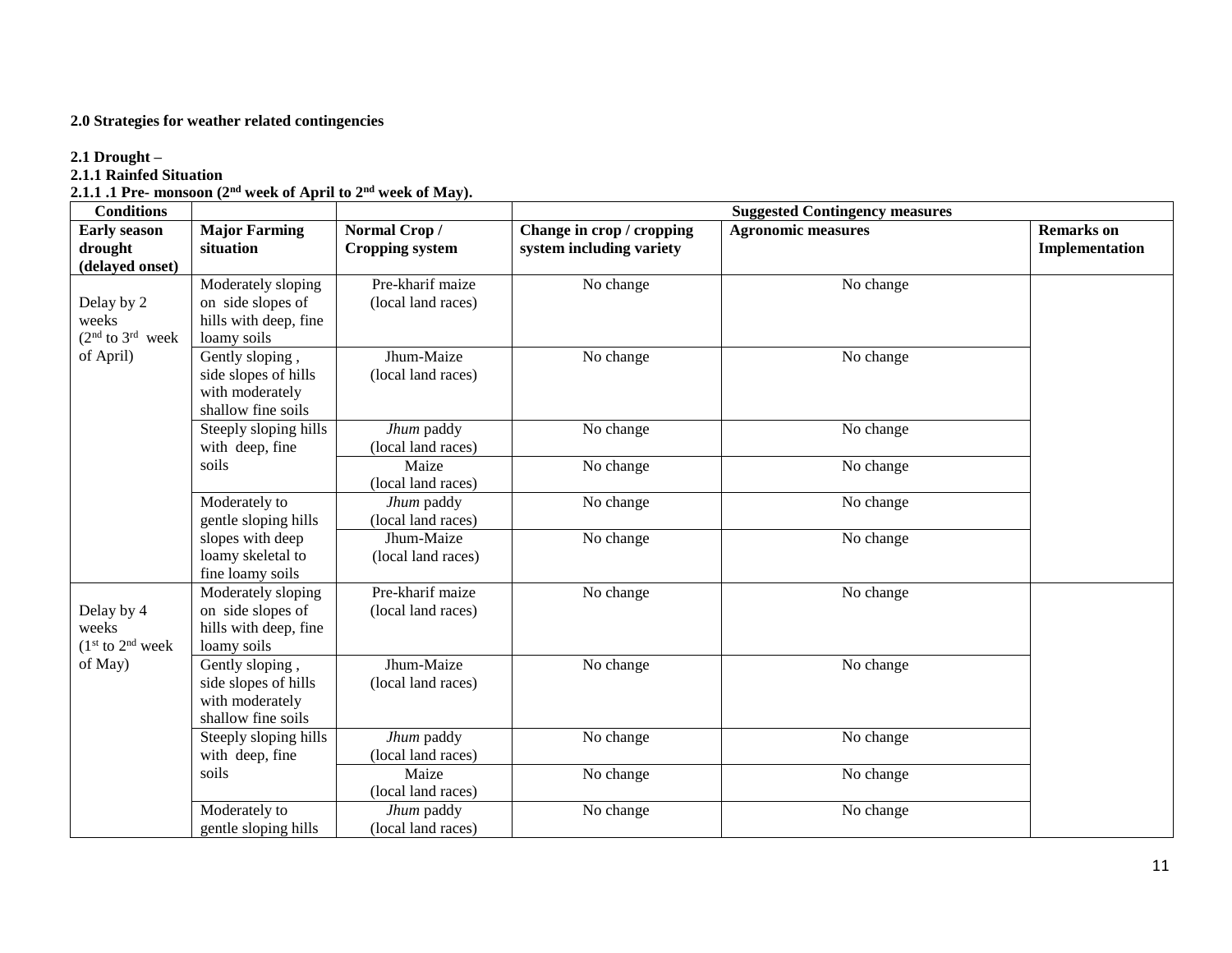|              | slopes with deep  | Jhum-Maize         | No change | No change |  |  |  |  |
|--------------|-------------------|--------------------|-----------|-----------|--|--|--|--|
|              | loamy skeletal to | (local land races) |           |           |  |  |  |  |
|              | fine loamy soils  |                    |           |           |  |  |  |  |
| Delay by 6   |                   | <b>NA</b>          |           |           |  |  |  |  |
| weeks        |                   |                    |           |           |  |  |  |  |
| $(3rd$ May)  |                   |                    |           |           |  |  |  |  |
| Delay by     |                   |                    | <b>NA</b> |           |  |  |  |  |
| 8weeks       |                   |                    |           |           |  |  |  |  |
| $(1st$ June) |                   |                    |           |           |  |  |  |  |

#### **2.1.1 .2 South west monsoon - normal (3 rd week of May-Sept)**

| <b>Conditions</b>                                 |                                                                                 |                                                |                                                       | <b>Suggested Contingency measures</b>      |                                     |
|---------------------------------------------------|---------------------------------------------------------------------------------|------------------------------------------------|-------------------------------------------------------|--------------------------------------------|-------------------------------------|
| <b>Early season</b><br>drought<br>(delayed onset) | <b>Major Farming</b><br>situation                                               | Normal Crop/<br><b>Cropping system</b>         | Change in crop / cropping<br>system including variety | <b>Agronomic measures</b>                  | <b>Remarks</b> on<br>Implementation |
| Delay by 2                                        | Moderately sloping<br>on side slopes of<br>hills with deep, fine<br>loamy soils | Kharif maize<br>(local land races)             | No change                                             |                                            |                                     |
| weeks<br>(June $1st$ week)                        |                                                                                 | Terrace rice cultivation<br>(local land races) | No change                                             |                                            |                                     |
|                                                   | Gently sloping,                                                                 | Kharif maize                                   | No change                                             |                                            |                                     |
|                                                   | side slopes of hills<br>with moderately<br>shallow fine soils                   | Terrace rice cultivation<br>(local land races) | No change                                             | <b>ICM</b>                                 |                                     |
|                                                   | Steeply sloping,<br>hills with deep fine                                        | Kharif maize<br>(local land races)             | No change                                             |                                            |                                     |
|                                                   | soils                                                                           | Colocasia<br>(local land races)                | Summer vegetables                                     | Mulching with local bio-mass (tree litter) |                                     |
|                                                   | Moderately to<br>gentle sloping hills                                           | Kharif maize<br>(local land races)             | No change                                             |                                            |                                     |
|                                                   | slopes with deep<br>loamy skeletal to<br>fine loamy soils                       | Terrace rice cultivation<br>(local land races) | No change                                             | <b>ICM</b>                                 |                                     |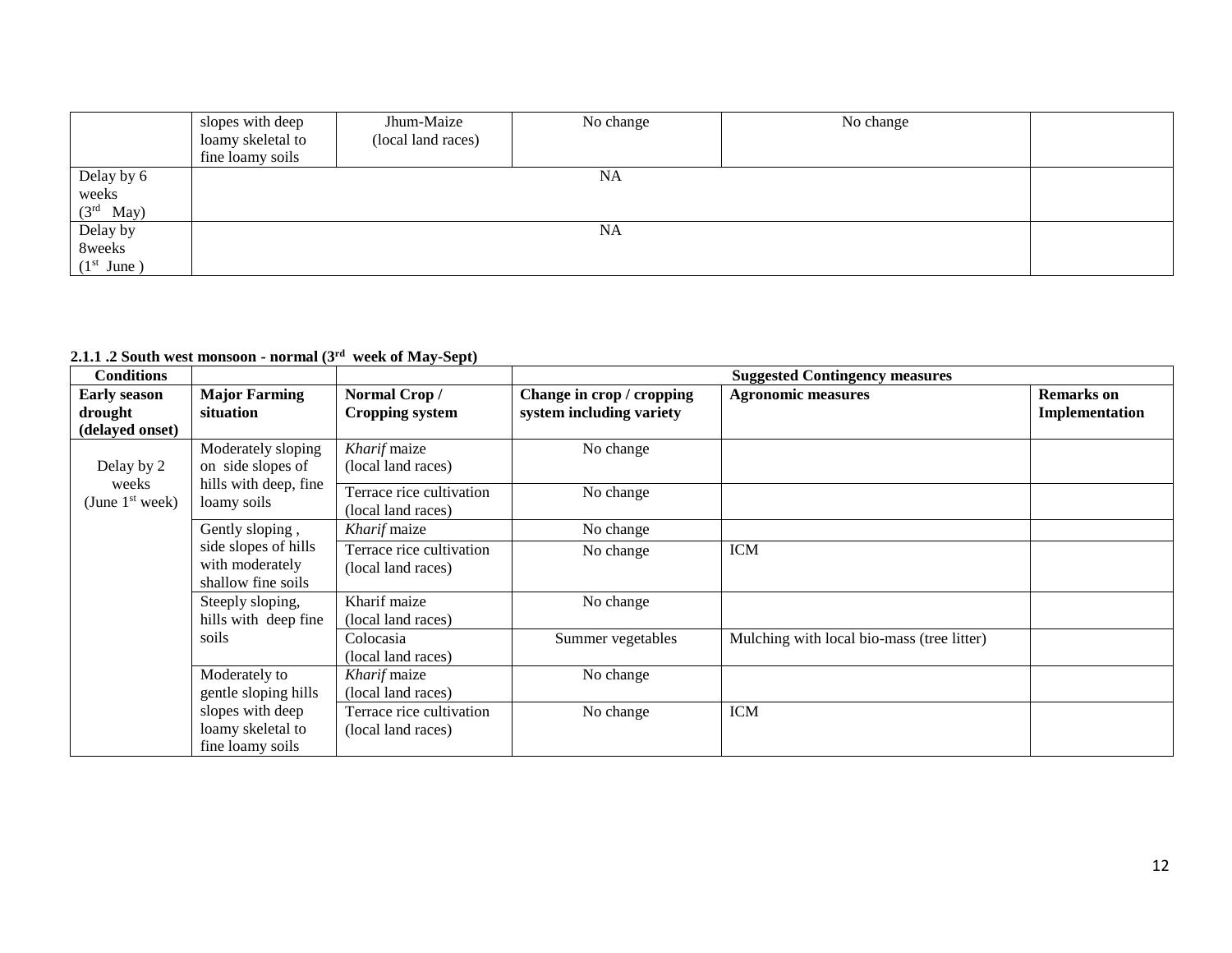#### **2.1.1 .3 South west monsoon - normal (3 rd week of May-Sept)**

| <b>Early season</b><br>drought                     | <b>Major Farming situation</b>                                                                  | <b>Normal Crop / Cropping system</b>           | Change in crop / cropping<br>system including variety                                                         | <b>Agronomic measures</b>                                           | <b>Remarks</b> on<br>Implementati |
|----------------------------------------------------|-------------------------------------------------------------------------------------------------|------------------------------------------------|---------------------------------------------------------------------------------------------------------------|---------------------------------------------------------------------|-----------------------------------|
| (delayed<br>onset)                                 |                                                                                                 |                                                |                                                                                                               |                                                                     | on                                |
| Delay by 4<br>weeks<br>(4 <sup>th</sup> week)      | Moderately sloping on<br>side slopes of hills with<br>deep, fine loamy soils                    | Kharif maize<br>(local land races)             | Local land races of maize<br>Intercrop with Legumes<br>(Soybean) and oilseeds (sesame)<br>and local cucumbers | Mulching with local bio<br>mass.                                    |                                   |
| June)                                              |                                                                                                 | Terrace rice cultivation<br>(local land races) | Medium duration variety RCM-<br>9, MTU-1010                                                                   | <b>ICM</b>                                                          |                                   |
|                                                    | Gently sloping, side<br>slopes of hills with<br>moderately shallow fine<br>soils                | Kharif maize<br>(local land races)             | Local land races of maize<br>Intercrop with Legumes<br>(Soybean) and oilseeds (sesame)<br>and local cucumbers | Mulching with local<br>bio- mass. throughout<br>the cropping period |                                   |
|                                                    |                                                                                                 | Terrace rice cultivation<br>(local land races) | Medium duration variety<br>Abishak                                                                            | <b>ICM</b>                                                          |                                   |
|                                                    | Steeply sloping, hills with<br>deep fine soils                                                  | Terrace rice cultivation<br>(local land races) | Medium duration variety<br>Abishak                                                                            | <b>ICM</b>                                                          |                                   |
|                                                    |                                                                                                 | Kharif maize<br>(local land races)             | Local land races of maize<br>Intercrop with Legumes<br>(Soybean) and oilseeds (sesame)<br>and local cucumbers | Mulching with local bio<br>mass.                                    |                                   |
|                                                    | Moderately to gentle<br>sloping hills slopes with<br>deep loamy skeletal to<br>fine loamy soils | Kharif maize<br>(local land races)             | Local land races of maize<br>Intercrop with Legumes<br>(Soybean) and oilseeds (sesame)<br>and local cucumbers | Mulching with local bio<br>mass.                                    |                                   |
|                                                    |                                                                                                 | Terrace rice cultivation<br>(local land races) | Medium duration variety<br>Abishak                                                                            | <b>ICM</b>                                                          |                                   |
| Delay by 6<br>weeks<br>(1 <sup>st</sup> week July) | <b>NA</b>                                                                                       | NA                                             |                                                                                                               |                                                                     |                                   |
| Delay by 8<br>weeks<br>(4 <sup>th</sup> week July) | <b>NA</b>                                                                                       | <b>NA</b>                                      |                                                                                                               |                                                                     |                                   |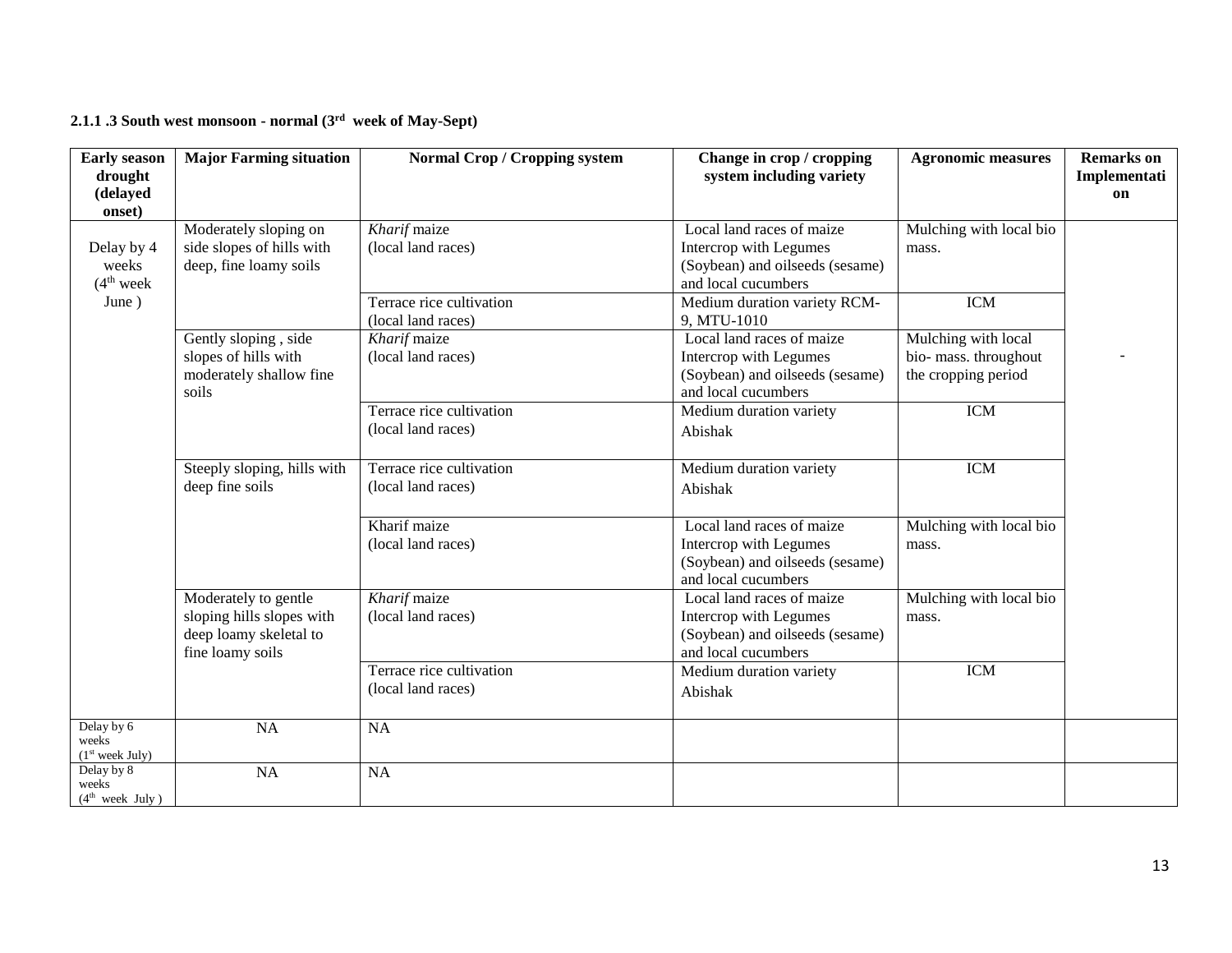#### **2.1.1.4 Monsoon- Normal**

| Condition                                                                                 |                                                                                                    |                                 | <b>Suggested Contingency measures</b>                                                                                                                |                                                                                                                                  |                                     |
|-------------------------------------------------------------------------------------------|----------------------------------------------------------------------------------------------------|---------------------------------|------------------------------------------------------------------------------------------------------------------------------------------------------|----------------------------------------------------------------------------------------------------------------------------------|-------------------------------------|
| Early season drought<br>(Normal onset)                                                    | <b>Major Farming</b><br>situation                                                                  | Normal Crop/<br>cropping system | Crop management                                                                                                                                      | Soil nutrient & moisture<br>conservation measures                                                                                | <b>Remarks</b> on<br>Implementation |
|                                                                                           | Moderately sloping<br>on side slopes of<br>hills with deep, fine<br>loamy soils                    | Kharif maize                    | If there is poor germination (Less than<br>Ι.<br>30%) resowing<br>Gap filling<br>II.<br>III.<br>life saving irrigation if possible<br>IV.<br>Weeding | rain water harvesting as<br>resource conservation<br>technology, mulching with<br>locally available bio mass,<br>and earthing up |                                     |
| Normal onset followed                                                                     |                                                                                                    | Ginger                          | If there is poor germination resowing<br>Ι.<br>of rhizomes<br>intercultural operations.<br>II.                                                       | In situ moisture<br>conservation, mulching<br>with locally available bio<br>mass and life saving<br>irrigation if possible       |                                     |
| by 15-20 days dry spell<br>after sowing leading to<br>poor germination/crop<br>stand etc. | Gently sloping,<br>side slopes of hills<br>with moderately<br>shallow fine soils                   | Jhum paddy                      | I.<br>If there is poor germination (Less than<br>30%) re-sowing<br>Keep Weed free<br>II.                                                             | In situ moisture<br>conservation, mulching<br>with locally available bio<br>mass                                                 |                                     |
|                                                                                           | Terrace rice cultivation<br>Steeply sloping,<br>hills with deep fine<br>soils                      |                                 | No change                                                                                                                                            | Transplanting of 30-35<br>Days old seedlings                                                                                     |                                     |
|                                                                                           |                                                                                                    | Maize<br>Ginger                 | If there is poor germination (Less than<br>Ι.<br>30%) re-sowing<br>Gap filling<br>II.<br>III.<br>Weeding                                             | In situ moisture<br>conservation, mulching<br>with locally available bio<br>mass<br>Mulching                                     |                                     |
|                                                                                           | Moderately to<br>gentle sloping hills<br>slopes with deep<br>loamy skeletal to<br>fine loamy soils | Jhum paddy                      | If there is poor germination (Less than<br>Ι.<br>30%) re-sowing<br>Weeding<br>II.                                                                    |                                                                                                                                  |                                     |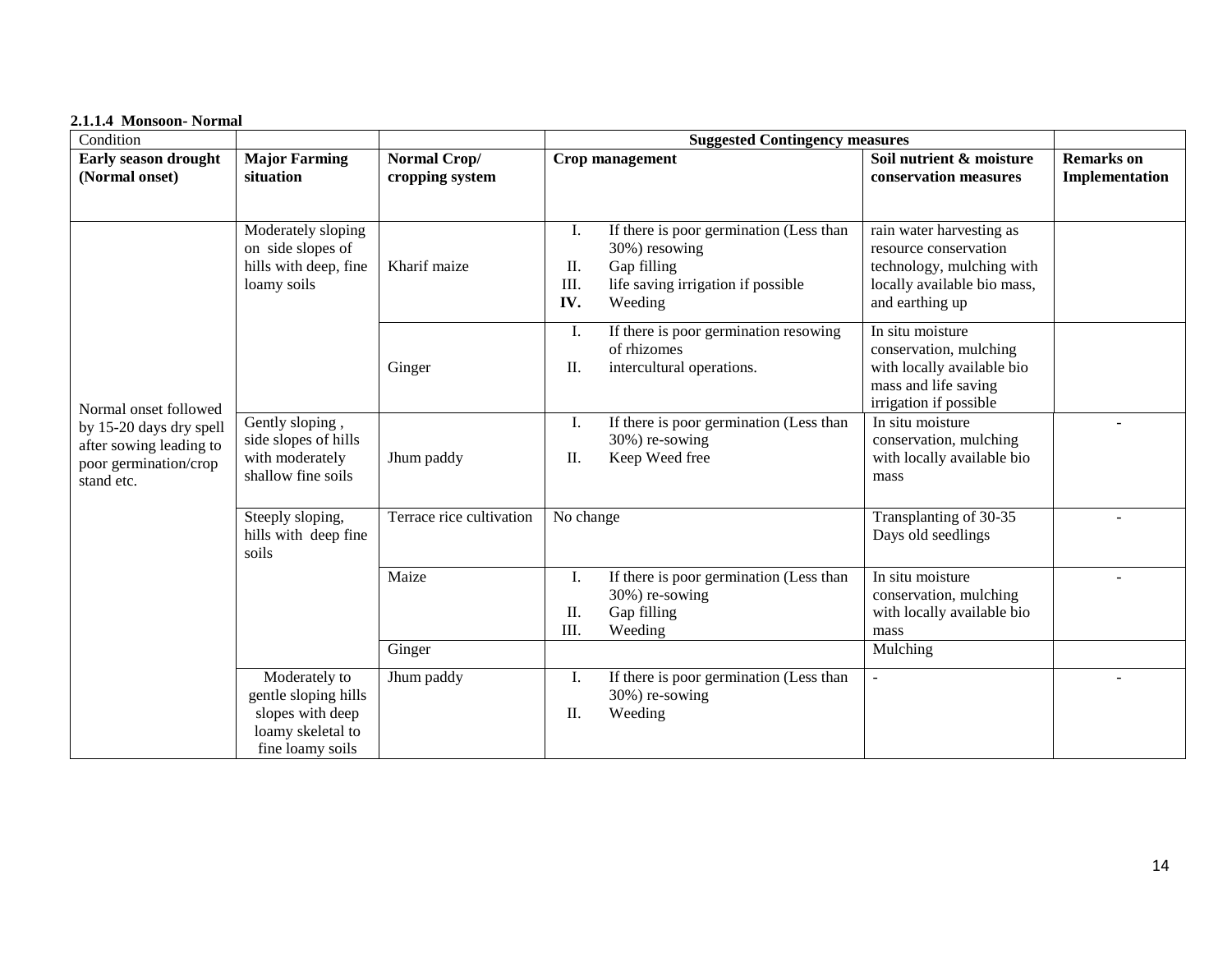| <b>Condition</b>                                                                |                                                                                                  |                                          | <b>Suggested Contingency measures</b>                                                 |                                                                                                                               |                                     |  |  |
|---------------------------------------------------------------------------------|--------------------------------------------------------------------------------------------------|------------------------------------------|---------------------------------------------------------------------------------------|-------------------------------------------------------------------------------------------------------------------------------|-------------------------------------|--|--|
| Mid season drought (Long dry<br>spell consecutive 2 weeks rainless<br>long dry) | <b>Major Farming situation</b>                                                                   | <b>Normal</b><br>Crop/cropping<br>system | Crop management                                                                       | Soil nutrient & moisture<br>conservation measures                                                                             | <b>Remarks</b> on<br>Implementation |  |  |
|                                                                                 | Moderately sloping on<br>side slopes of hills with<br>deep, fine loamy soils                     | Kharif maize                             | Weeding/<br>intercultural<br>operations etc.                                          | rain water harvesting as resource<br>conservation technology, mulching<br>with locally available bio mass, and<br>earthing up |                                     |  |  |
|                                                                                 |                                                                                                  | Ginger                                   | intercultural<br>operations, weeding.                                                 | rain water harvesting as resource<br>conservation technology, mulching<br>with locally available bio mass, and<br>earthing up |                                     |  |  |
|                                                                                 | Gently sloping, side<br>slopes of hills with                                                     | Terrace rice<br>cultivation paddy        | Foliar spray with 2<br>% urea and MOP                                                 |                                                                                                                               |                                     |  |  |
|                                                                                 | moderately shallow fine<br>soils                                                                 | Ginger                                   | Weeding/<br>intercultural<br>operations etc.                                          | rain water harvesting as resource<br>conservation technology, mulching<br>with locally available bio mass, and<br>earthing up |                                     |  |  |
| <b>Vegetative stage</b>                                                         | Steeply sloping, hills with<br>deep fine soils fine soils                                        | Jhum paddy                               | Weeding<br>Foliar spray with 2<br>% urea and MOP<br>after rain                        |                                                                                                                               | Line dept. schemes/<br><b>RKVY</b>  |  |  |
|                                                                                 |                                                                                                  | Maize                                    | Weeding/<br>intercultural<br>operations etc.<br>Foliar spray with 2<br>% urea and MOP | rain water harvesting as resource<br>conservation technology, mulching<br>with locally available bio mass, and<br>earthing up |                                     |  |  |
|                                                                                 | Moderately<br>$\,$ to $\,$<br>gentle<br>sloping hills slopes with<br>deep loamy skeletal to fine | Jhum paddy                               | Weeding<br>Foliar spray with 2<br>% urea and MOP                                      |                                                                                                                               |                                     |  |  |
|                                                                                 | loamy soils                                                                                      | Maize                                    | Weeding/<br>intercultural<br>operations etc.<br>Foliar spray with 2<br>% urea and MOP | rain water harvesting as resource<br>conservation technology, mulching<br>with locally available bio mass, and<br>earthing up |                                     |  |  |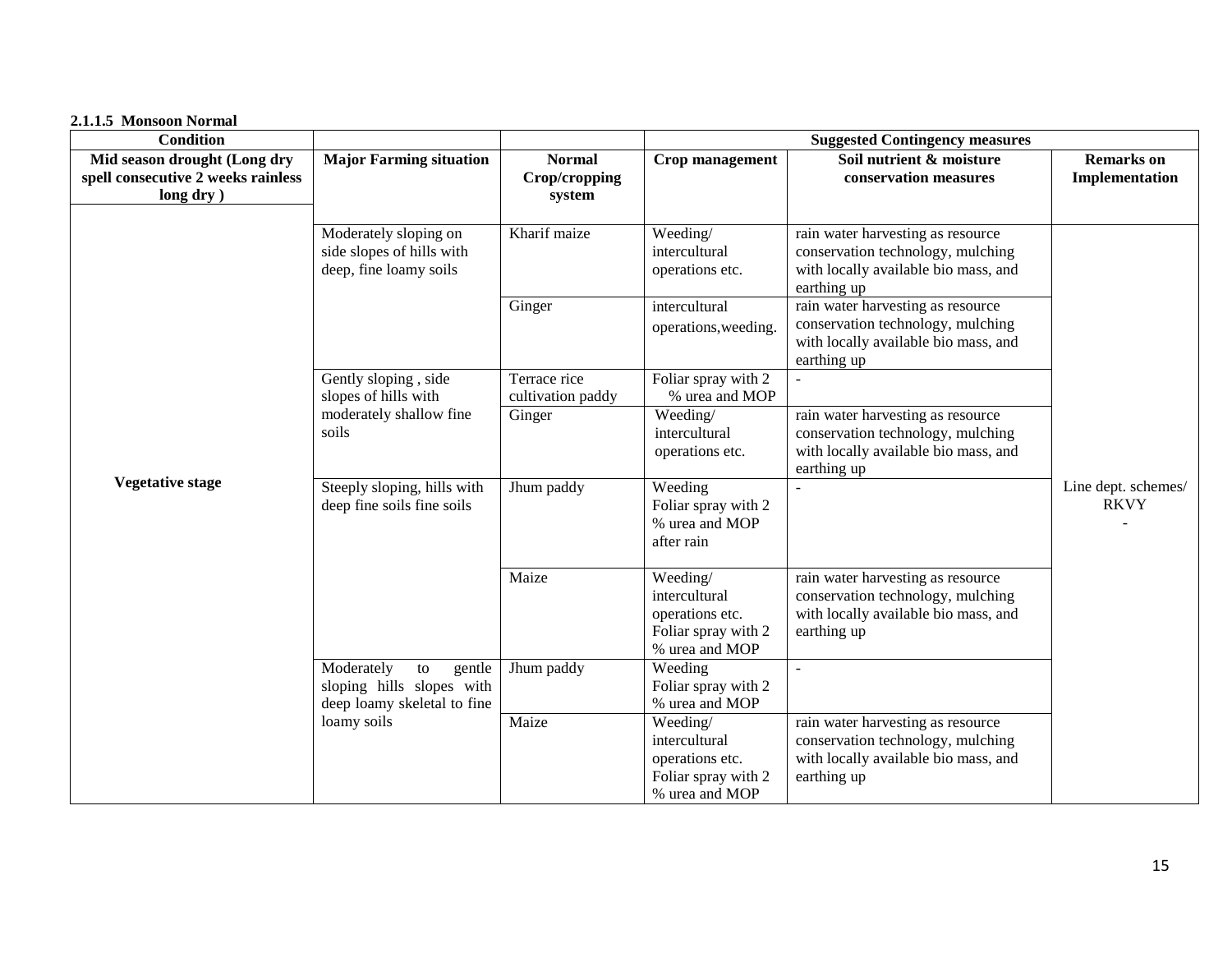#### **2.1.1.6 Monsoon Normal**

| <b>Condition</b>                                                                      |                                                                                  |                                           | <b>Suggested Contingency measures</b>                               |                                                                                                                            |                                     |  |  |  |
|---------------------------------------------------------------------------------------|----------------------------------------------------------------------------------|-------------------------------------------|---------------------------------------------------------------------|----------------------------------------------------------------------------------------------------------------------------|-------------------------------------|--|--|--|
| Mid season<br>drought (Long dry<br>spell consecutive 2<br>weeks rainless<br>long dry) | <b>Major Farming</b><br>situate ion                                              | <b>Normal Crop</b><br>/cropping<br>system | Crop management                                                     | Soil nutrient & moisture conservation<br>measures                                                                          | <b>Remarks</b> on<br>Implementation |  |  |  |
|                                                                                       | Moderately sloping on<br>side slopes of hills with<br>deep, fine loamy soils     | Kharif, Maize,                            | Weeding/intercultural<br>operations etc.<br>Life saving irrigation. | rain water harvesting as resource conservation<br>technology, mulching with locally available bio<br>mass, and earthing up |                                     |  |  |  |
|                                                                                       |                                                                                  | Ginger                                    | life saving irrigation                                              | rain water harvesting as resource conservation<br>technology, mulching with locally available bio<br>mass, and earthing up |                                     |  |  |  |
|                                                                                       | Gently sloping, side<br>slopes of hills with<br>moderately shallow<br>fine soils | Terrace rice<br>cultivation<br>paddy      | Foliar spray with 2 % urea<br>and MOP                               |                                                                                                                            |                                     |  |  |  |
| At flowering /<br>fruiting stage                                                      |                                                                                  | Ginger                                    | Weeding/intercultural<br>operations etc.                            | rain water harvesting as resource conservation<br>technology, mulching with locally available bio<br>mass, and earthing up | Line dept.<br>schemes/RKVY          |  |  |  |
|                                                                                       | Steeply sloping, hills<br>with deep fine soils                                   | Jhum paddy                                | Weeding                                                             | $\sim$                                                                                                                     |                                     |  |  |  |
|                                                                                       | fine soils                                                                       | Maize                                     | Weeding/intercultural<br>operations etc.                            | rain water harvesting as resource conservation<br>technology, mulching with locally available bio<br>mass, and earthing up |                                     |  |  |  |
|                                                                                       | Moderately to gentle<br>sloping hills slopes                                     | Jhum paddy                                | Weeding                                                             |                                                                                                                            |                                     |  |  |  |
|                                                                                       | with deep loamy<br>skeletal to fine loamy<br>soils                               | Maize                                     | Weeding/intercultural<br>operations etc.                            | rain water harvesting as resource conservation<br>technology, mulching with locally available bio<br>mass, and earthing up |                                     |  |  |  |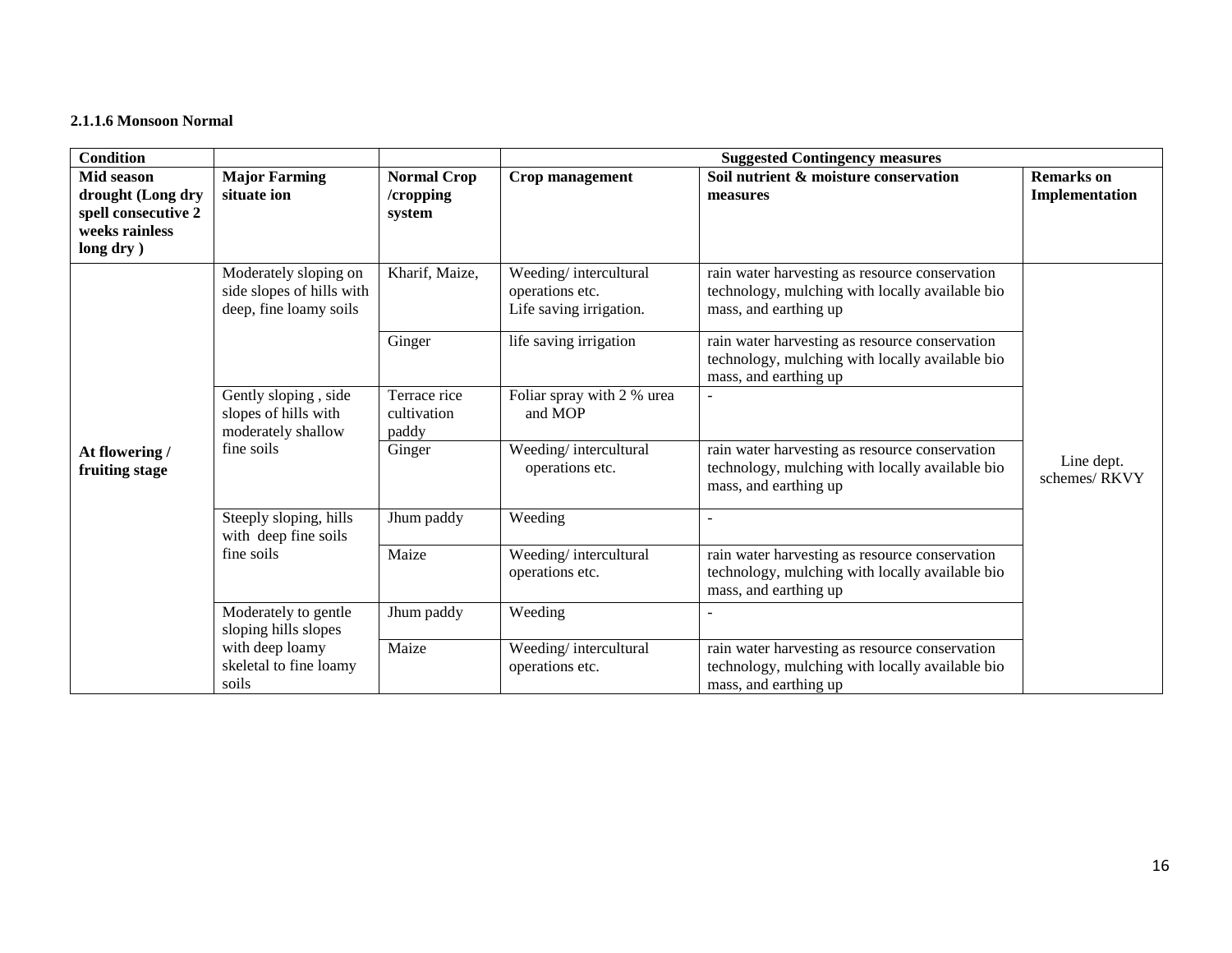#### **2.1.1.7 Terminal drought**

| <b>Condition</b>                                            |                                                                                           |                                           | <b>Suggested Contingency measures</b>                                                                               |                                                                 |                                     |
|-------------------------------------------------------------|-------------------------------------------------------------------------------------------|-------------------------------------------|---------------------------------------------------------------------------------------------------------------------|-----------------------------------------------------------------|-------------------------------------|
| <b>Terminal drought</b><br>(Early withdrawal<br>of monsoon) | <b>Major Farming</b><br>situation <sup>a</sup>                                            | <b>Normal Crop</b><br>/cropping<br>system | Crop management                                                                                                     | Soil nutrient & moisture conservation<br>measures               | <b>Remarks</b> on<br>Implementation |
|                                                             | Moderately sloping on<br>side slopes of hills with<br>deep, fine loamy soils              | Kharif, Maize,                            | Mulching<br>Life saving irrigation if<br>possible<br>If grain filling is<br>severely affected harvest<br>for fodder | Land preparation for early rabi sowing of linseed,<br>toria/pea |                                     |
|                                                             |                                                                                           | Ginger <sup>*</sup>                       | Mulching<br>Harvest at physiological<br>maturity                                                                    |                                                                 |                                     |
|                                                             | Gently sloping, side<br>slopes of hills with<br>moderately shallow                        | Terrace rice<br>cultivation<br>paddy      | If grain filling is<br>severely affected harvest<br>for fodder                                                      | Land preparation for early rabi sowing of linseed,<br>toria/pea |                                     |
|                                                             | fine soils                                                                                | Ginger                                    | Mulching<br>Harvest at physiological<br>maturity                                                                    | $\blacksquare$                                                  |                                     |
|                                                             | Steeply sloping, hills<br>with deep fine soils<br>fine soils                              | Jhum paddy                                | If grain filling is<br>severely affected harvest<br>for fodder                                                      | Land preparation for early rabi sowing of linseed,<br>toria/pea |                                     |
|                                                             |                                                                                           | Maize                                     | Mulching and<br>Life saving irrigation if<br>possible<br>Harvest at physiological<br>maturity                       | $\sim$                                                          |                                     |
|                                                             | Moderately to gentle<br>sloping hills slopes<br>with deep loamy<br>skeletal to fine loamy | Jhum paddy                                | If grain filling is<br>severely affected harvest<br>for fodder                                                      | Land preparation for early rabi sowing of linseed,<br>toria/pea |                                     |
|                                                             | soils                                                                                     | Maize                                     | Mulching and<br>Life saving irrigation if<br>possible<br>Harvest at physiological<br>maturity                       | $\overline{\phantom{a}}$                                        |                                     |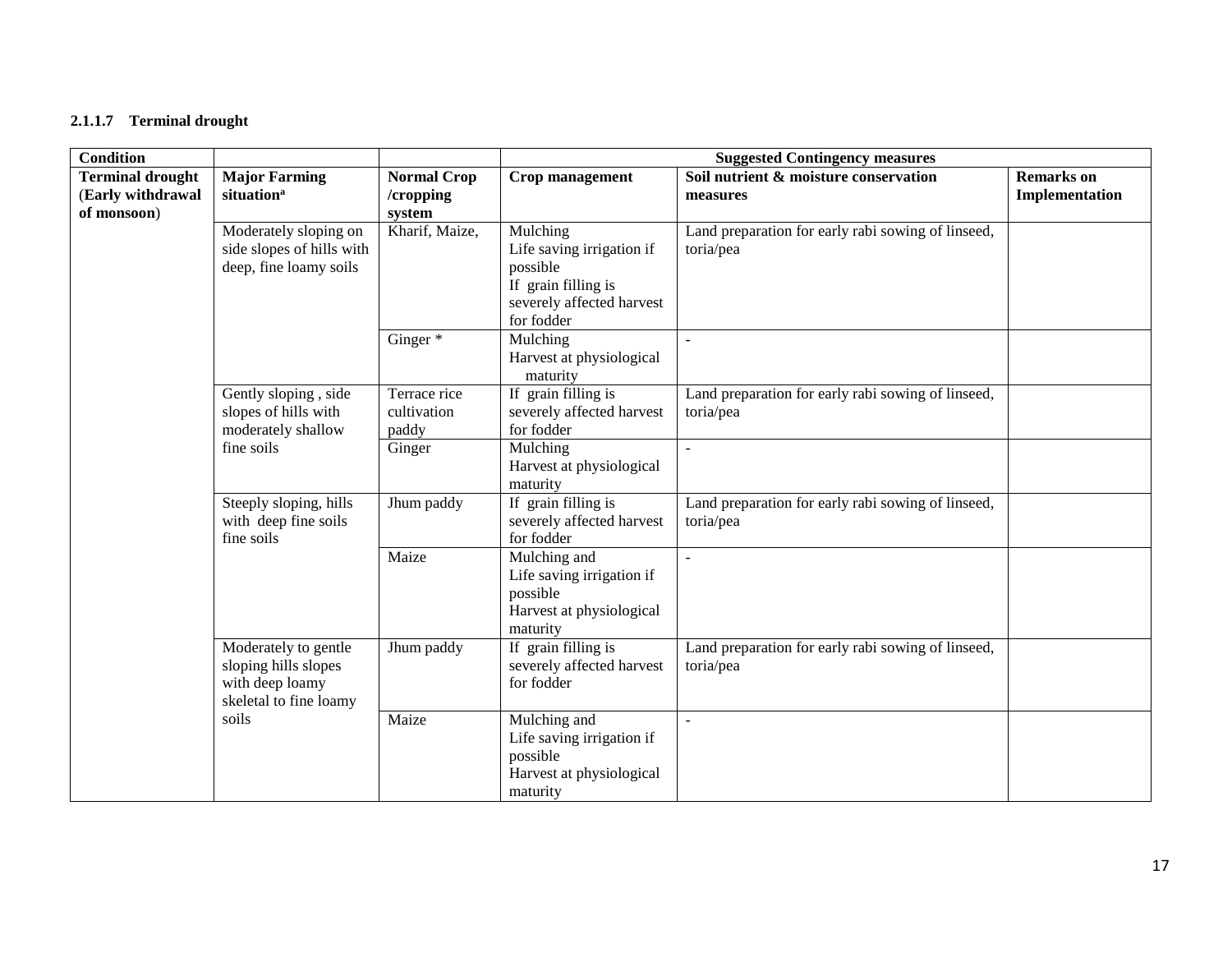#### **2.2 Unusual rains (untimely, unseasonal etc) (for both rainfed and irrigated situations) NA**

#### **2.3 Floods: Not Applicable**

#### **2.4 Extreme events- Hailstorm**

| <b>Extreme event type</b> | Suggested contingency measure <sup>r</sup> |                                |                           |                            |
|---------------------------|--------------------------------------------|--------------------------------|---------------------------|----------------------------|
|                           | <b>Seedling / nursery stage</b>            | <b>Vegetative stage</b>        | <b>Reproductive stage</b> | At harvest                 |
| Hailstorm                 |                                            |                                |                           |                            |
| Tomato                    | NA                                         | NA                             | <b>NA</b>                 | Harvest and value addition |
| Pineapple                 | NA                                         | NA                             | NA                        | Harvest and value addition |
|                           | NA                                         | Remove the affected plants and | NA                        | <b>NA</b>                  |
| Cucurbits                 |                                            | top dress with urea            |                           |                            |
|                           |                                            |                                |                           |                            |

\* Other extreme events are not applicable in this district

### **Contingent strategies for Livestock, Poultry & Fisheries**

#### **2.5.1 Livestock**

|                               | <b>Suggested contingency measures</b>              |                                                      |                          |  |
|-------------------------------|----------------------------------------------------|------------------------------------------------------|--------------------------|--|
|                               | <b>Before the event</b>                            | During the event                                     | After the event          |  |
| Drought/                      |                                                    |                                                      |                          |  |
| Lean period (Oct-March)       |                                                    |                                                      |                          |  |
| Feed and fodder availability  | Encourage perennial fodder on bunds and waste      | Utilizing fodder from perennial trees and            | Use of non conventional  |  |
|                               | land on community basis                            | Fodder bank reserves                                 | fodders.                 |  |
|                               | Establishing fodder banks, encouraging hedge       | Transporting excess fodder from adjoining districts  | Use of feed mixtures and |  |
|                               | row species for fodder crops                       | Use of non conventional fodders.                     | feed blocks Availing     |  |
|                               |                                                    | Use of feed mixtures and feed blocks Culling         | Insurance                |  |
|                               |                                                    | unproductive livestock                               |                          |  |
| Drinking water                | Roof top water harvesting, Preserving water in the | Judicious use of water, Using preserved water in the | Maintenance/cleaning of  |  |
|                               | tank for drinking purpose.                         | tanks for drinking purpose, recycling of household   | community reservoirs/    |  |
|                               |                                                    | used water. Chlorination of water.                   | village ponds            |  |
| Health and disease management | Insurance, Veterinary preparedness with            | Conducting mass animal Health Camps and treating     | Culling sick animals and |  |
|                               | medicines and vaccines, organizing vaccination     | the affected one, mineral supplementation.           | mineral supplementation  |  |
|                               | camps and mineral supplementation                  |                                                      |                          |  |
| <b>Floods</b>                 | Not applicable                                     |                                                      |                          |  |
| Feed and fodder availability  |                                                    |                                                      |                          |  |
| Drinking water                |                                                    |                                                      |                          |  |
| Health and disease management |                                                    |                                                      |                          |  |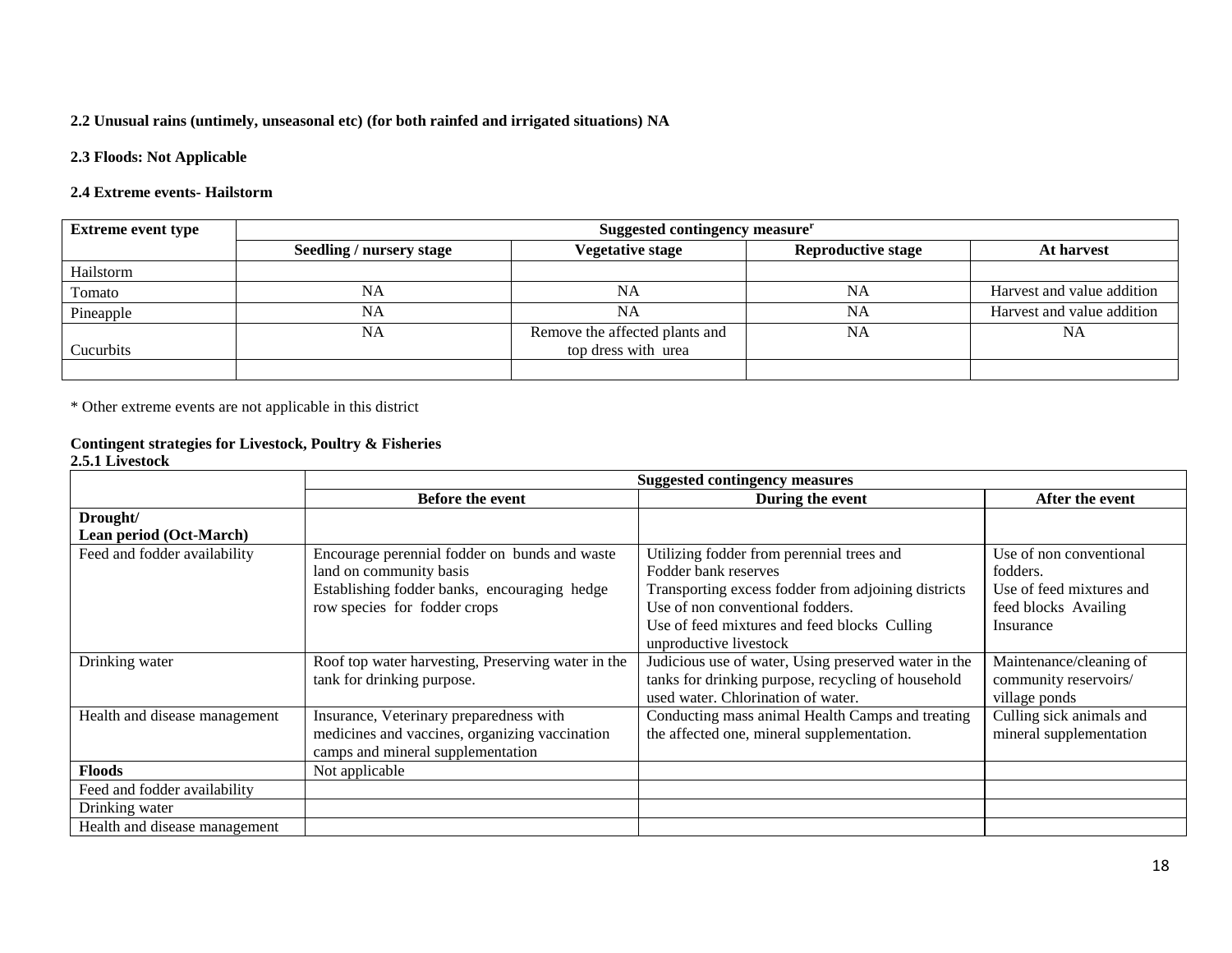| Cyclone                        | Not applicable                                                |                                                                                                                                     |  |
|--------------------------------|---------------------------------------------------------------|-------------------------------------------------------------------------------------------------------------------------------------|--|
| Feed and fodder availability   |                                                               |                                                                                                                                     |  |
| Drinking water                 |                                                               |                                                                                                                                     |  |
| Health and disease management  |                                                               |                                                                                                                                     |  |
| Heat wave and cold wave        | Cold wave                                                     |                                                                                                                                     |  |
| Shelter/environment management | Adoption of deep litter system for pig/poultry                | Covering of open space with gunny bags, Warming<br>of pen using heating bulb or any other source and<br>Feeding of high energy feed |  |
| Health and disease management  | Deworming, hygiene and cleanliness of the floor<br>of the pen | Apply appropriate medicine                                                                                                          |  |
|                                | $\sim$ $\sim$ $\sim$ $\sim$ $\sim$                            | $\cdots$                                                                                                                            |  |

<sup>s</sup> based on forewarning wherever available

#### **2.5.2 Poultry**

|                               | <b>Suggested contingency measures</b>     |                             |                         | <b>Convergence/linkages with</b> |
|-------------------------------|-------------------------------------------|-----------------------------|-------------------------|----------------------------------|
|                               | <b>Before the event</b>                   | During the event            | After the event         | ongoing programs, if any         |
| Drought                       |                                           |                             |                         |                                  |
| Shortage of feed ingredients  | Procurement and storage of feed           | Utilizing from feed reserve | Nutritional             |                                  |
|                               | ingredients,                              | banks, nutritional          | supplementation to      |                                  |
|                               | Establishing feed reserve Bank            | supplementation to poultry  | poultry                 |                                  |
| Drinking water                | Arrangement for drinking water, Roof top  | Judicious use of water,     | Supplementation of Vit. |                                  |
|                               | water harvesting, Preserving water in the | providing B-complex and     | B-complex to be         |                                  |
|                               | tank for drinking purpose                 | Vit.C in water              | continued.              |                                  |
| Health and disease management | <b>Insurance and Emergency</b>            | Sanitation and Hygiene      | Culling affected birds, |                                  |
|                               | Veterinary preparedness with medicines    |                             | Mass vaccination        |                                  |
|                               | and vaccination to birds                  |                             |                         |                                  |
| Floods                        | Not applicable                            |                             |                         |                                  |
| Cyclone                       | Not applicable                            |                             |                         |                                  |
| Heat wave and cold wave       | Not applicable                            |                             |                         |                                  |
|                               |                                           |                             |                         |                                  |

<sup>a</sup> based on forewarning wherever available